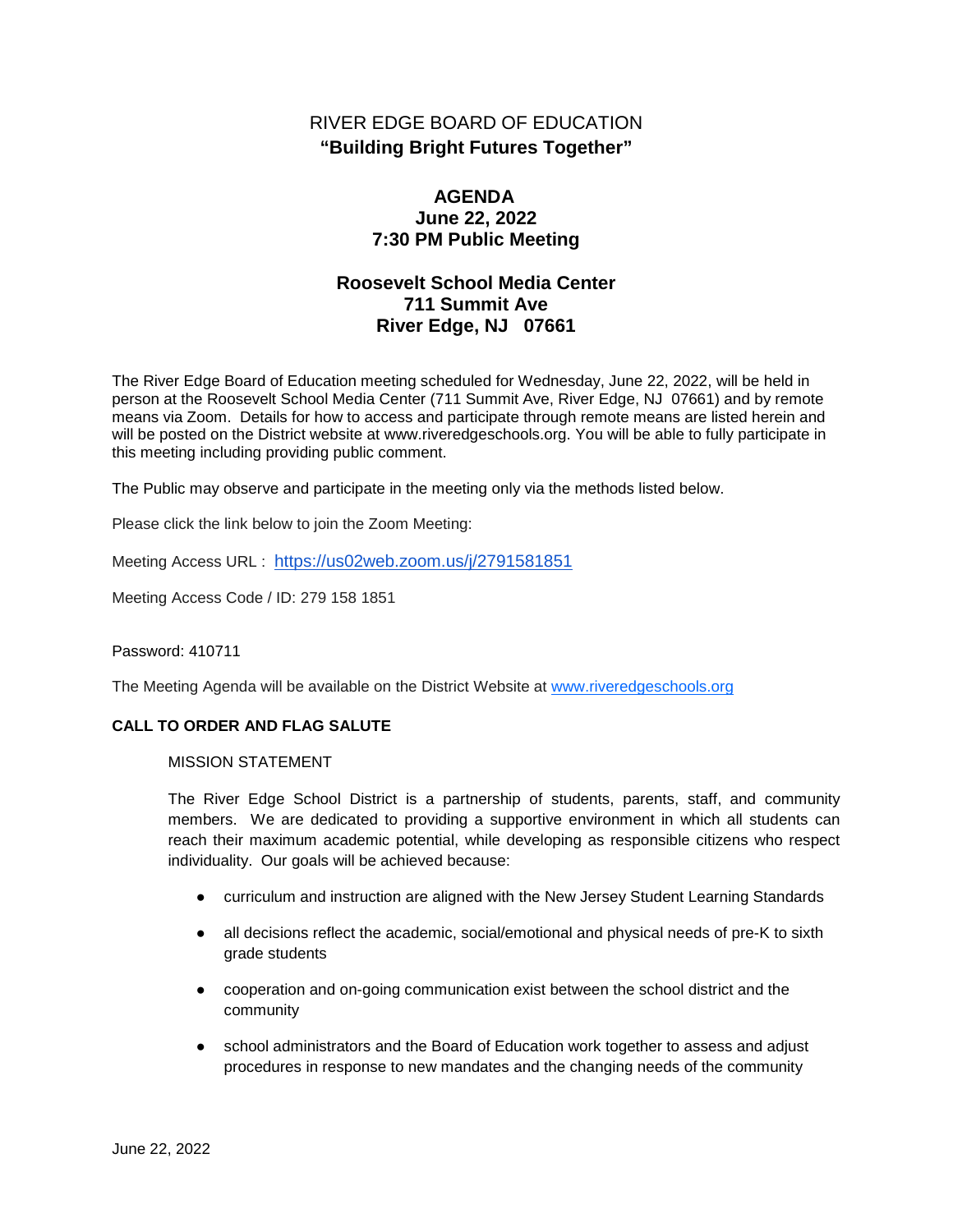## **ROLL CALL**

#### **OPEN PUBLIC MEETINGS NOTICE**

Pursuant to the Open Public Meetings Act, notice of this meeting, its date, time and place have been delivered to the Post Office, the Municipal Building, Town News, The Record and posted on the District website, at least 48 hours prior to the time of this meeting.

## **CLOSED SESSION** (When Necessary)

#### **SPECIAL/DISCUSSION ITEMS**

A. Public Comment on Agenda Items

B. Panasonic Eco Challenge presentation by 5th grade students (in person only to protect student privacy)

## **REPORTS**

- 1. SUPERINTENDENT
- 2. PRINCIPAL
- 3. BOARD SECRETARY
- 4. PRESIDENT
- 5. COMMITTEES

#### **MOTIONS TO BE ACTED UPON**

#### **A. ADMINISTRATION/POLICY**

- 1. That the Board of Education approve the Minutes of the May 11, 2022 Special meeting. (Addendum)
- 2. That the Board of Education approve the Confidential Minutes and Minutes of May 18, 2022. (Addendum)
- 3. **WHEREAS,** the Board of Education is meeting in public session on June 22, 2022.

**WHEREAS,** certain business transactions must necessarily be addressed during the hiatus of public sessions of the Board, including but not limited to, the offering of contracts of employment,

**NOW THEREFORE BE IT RESOLVED** that the Superintendent of Schools is authorized to offer contracts of employment on behalf of the Board between June 22, 2022 and July 27, 2022 subject to final approval of the Board at the next Regular Public Meeting.

- 4. That the Board of Education designate Louise Anne Napolitano as Board Secretary for the 2022-2023 fiscal year.
- 5. That the Board of Education designate Louise Anne Napolitano as Custodian of Public Records for the 2022-2023 fiscal year.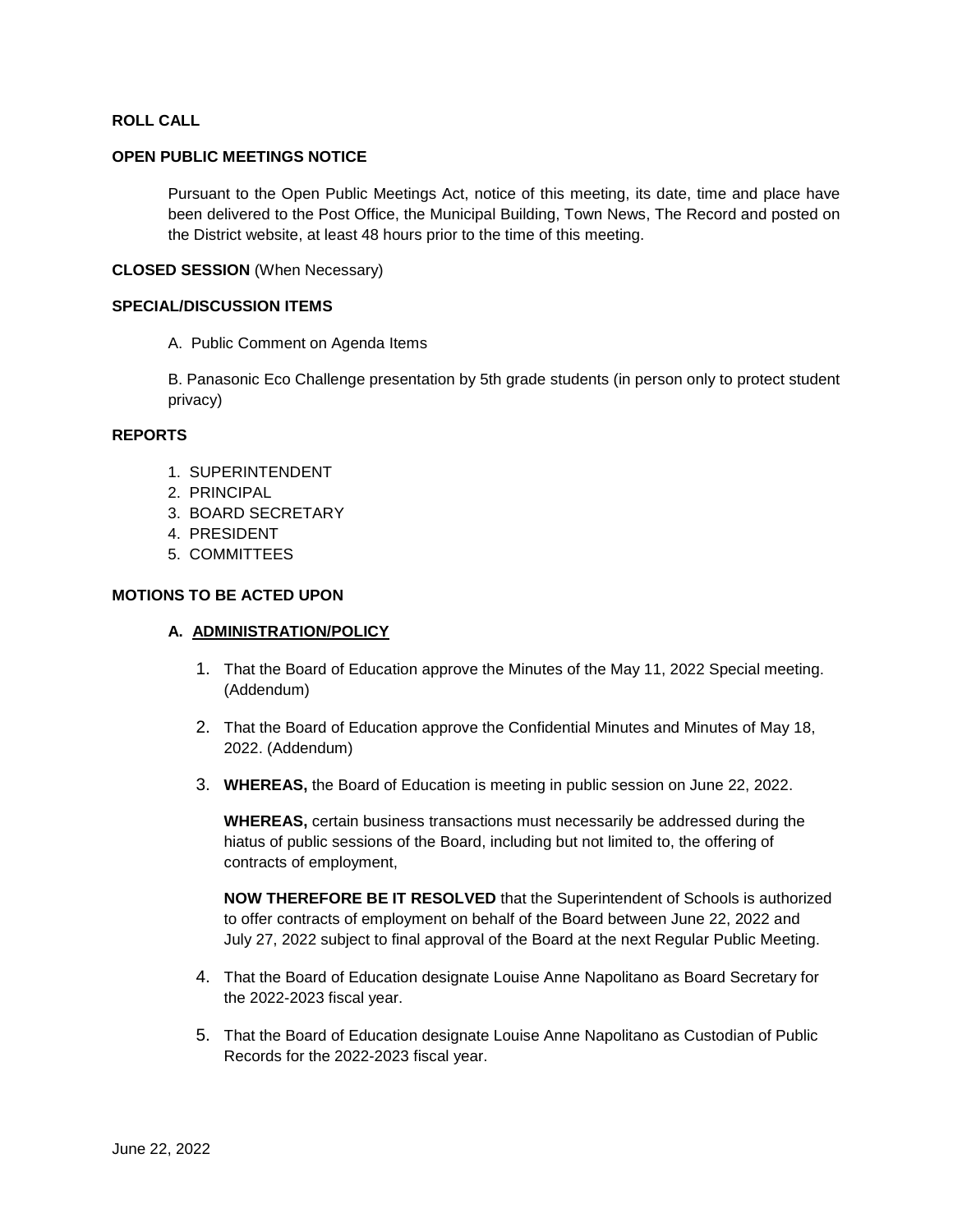- 6. That the Board of Education designate Eifert, French & Company of Tenafly, New Jersey as the Board Broker of NESBIG insurance fund for the 2022-2023 fiscal year.
- 7. That the Board of Education designate Gary W. Higgins of PKF O'Connor Davies as Board Auditor for the 2022-2023 fiscal year.
- 8. **WHEREAS,** the law firm of Fogarty and Hara, Esqs., has the expertise to provide professional services to the River Edge Board of Education; and,

**WHEREAS,** the Board is desirous of appointing the law firm of Fogarty & Hara, Esqs, to provide professional services to the board;

**BE IT RESOLVED** that the River Edge Board of Education appoints the law firm of Fogarty and Hara Esqs., as the Board Attorney, at the hourly rates of at the rates of \$175.00 Partner and \$155.00 Associate, for the 2022-2023 school year.

- 9. That the Board of Education designate Wilentz, Goldman, and Spitzer as Bond Attorney for the 2022-2023 fiscal year.
- 10. The Board of Education designate DiCara/Rubino Architect of Record, at the hourly rates of \$174 Principal, \$165 Senior Associate Architect, and \$140 Project Architect Engineer, for the 2022-2023 school year.
- 11. That the Board of Education designate Antoinette Kelly as Treasurer of Schools for the 2022-2023 fiscal year.
- 12. That the Board of Education designate Dr. Christopher Nicpon, School Doctor for the 2022-2023 school year at an annual rate of \$3,500.
- 13. That the Board of Education approve the 2022-2023 Comprehensive Equity Plan Statement of Assurance for the Extension of the 2019-2022 Comprehensive Equity Plan. (Addendum)
- 14. That the Board of Education affirm the HIB report stated at the June 1, 2022 Board of Education meeting.
- 15. **BE IT RESOLVED** that the Board hereby approves the Superintendent's recommendation that the Use of Facilities Agreement between the Board with River Edge Extended Daycare Program, Inc. (hereinafter referred to as "Agreement"), be terminated pursuant to the sixty (60) days' notice provision set forth in paragraph 27, "Termination" of the Agreement.
- 16. That the Board of Education approve discarding of unused textbooks as per the attached list. (Addendum)

**Motion by: \_\_\_\_\_\_\_\_\_\_\_\_\_\_\_\_\_\_\_\_ Seconded by: \_\_\_\_\_\_\_\_\_\_\_\_\_\_\_\_\_\_**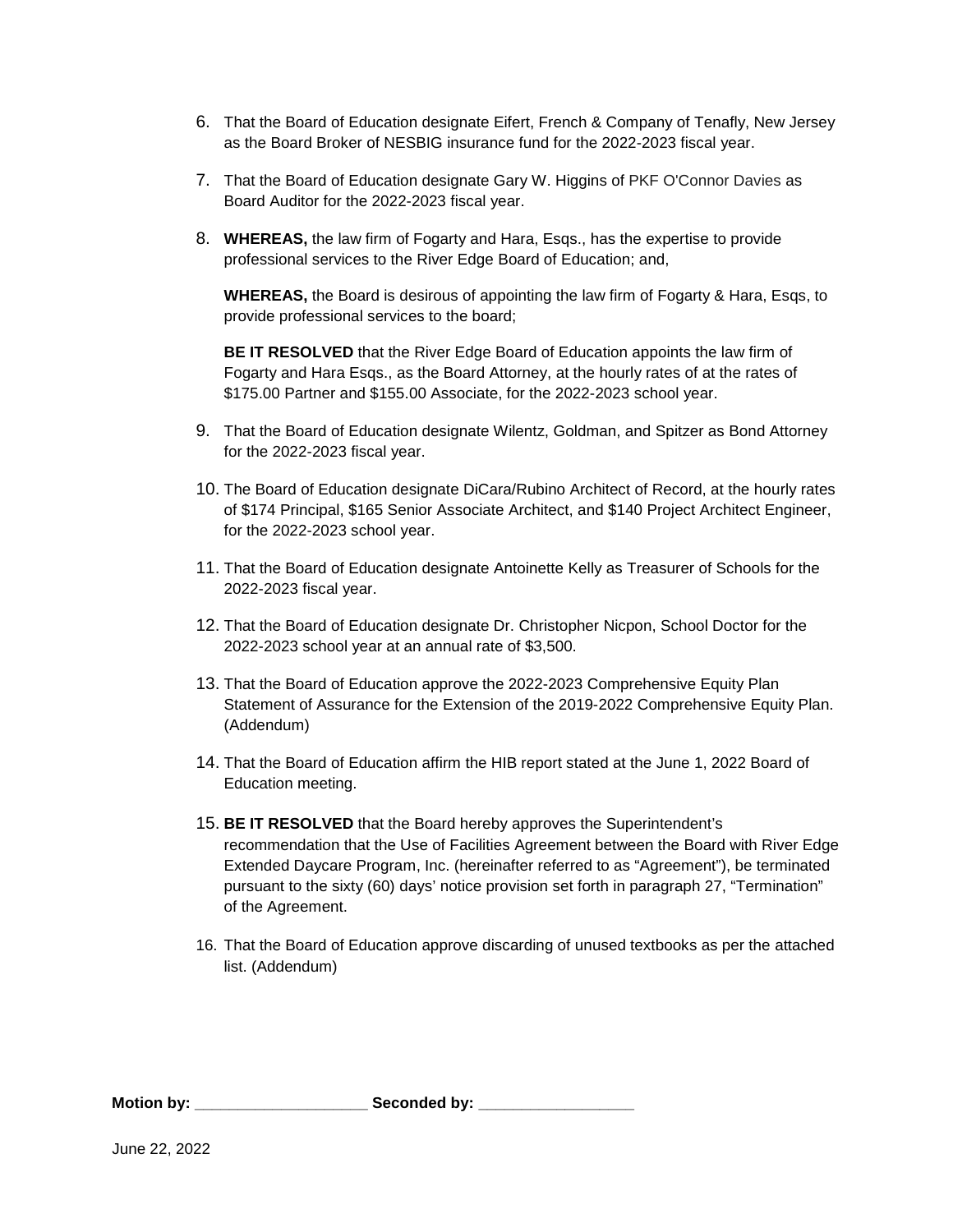## **B. CURRICULUM/EDUCATION** - None

## **C. BUILDING & GROUNDS** – None

## **D. FINANCE/GRANTS/GIFTS**

- 1. That the Board of Education authorize Office Account Signatures to the following individuals to approve the Petty Cash Reimbursements:
	- Louise Anne Napolitano, Board Secretary/Business Administrator
	- Catherine Danahy, Superintendent of Schools

FURTHER, that the maximum allowable amount per warrant be established at \$125.00 providing all necessary claims are found to be in order according to the law.

2. That the Board of Education Designate Purchasing Agent:

**WHEREAS,** the recent changes to the Public School Contracts Law gave Boards of Education the ability to increase their bid threshold up to \$44,000 and

**WHEREAS,** N.J.S.A. 18A:18A-3A, permits an increase the bid threshold is a Qualified Purchasing Agent is appointed as well as granted the authorization to negotiate and award such contracts below the bid threshold: and

**WHEREAS,** A.C**.** 5:34-5 et seq. establishes the criteria for qualifying as Qualified Purchasing Agent; and

**RESOLVED,** that the governing body of the River Edge Board of Education in the County of Bergen, in the State of New Jersey hereby establishes its bid threshold at \$44,000; and be it further

**RESOLVED,** that the governing body hereby appoints Louise Anne Napolitano as the Purchasing Agent to exercise the duties of a purchasing agent pursuant to N.J.S.A.18A: 18A-2b, with specific relevance to the authority, responsibility, and accountability of the purchasing activity of the Board of Education.

- 3. That the Board of Education approve the bills & claims dated June 2022 totaling \$830,416.01 including checks #10850 through #10936. Payrolls dated May 15, 2022 and May 31 , 2022, totaling \$ 1,290,029.41 issued therefore, a copy of such warrants list be attached as part of these minutes. (Addendum).
- 4. That the Board of Education approve the Budget Transfers for the school year 2021- 2022 as of May 31, 2022. (Addendum)
- 5. That the River Edge Board of Education approve the Secretary's and Treasurer's Reports for the period ending May 31, 2022. (Addendum)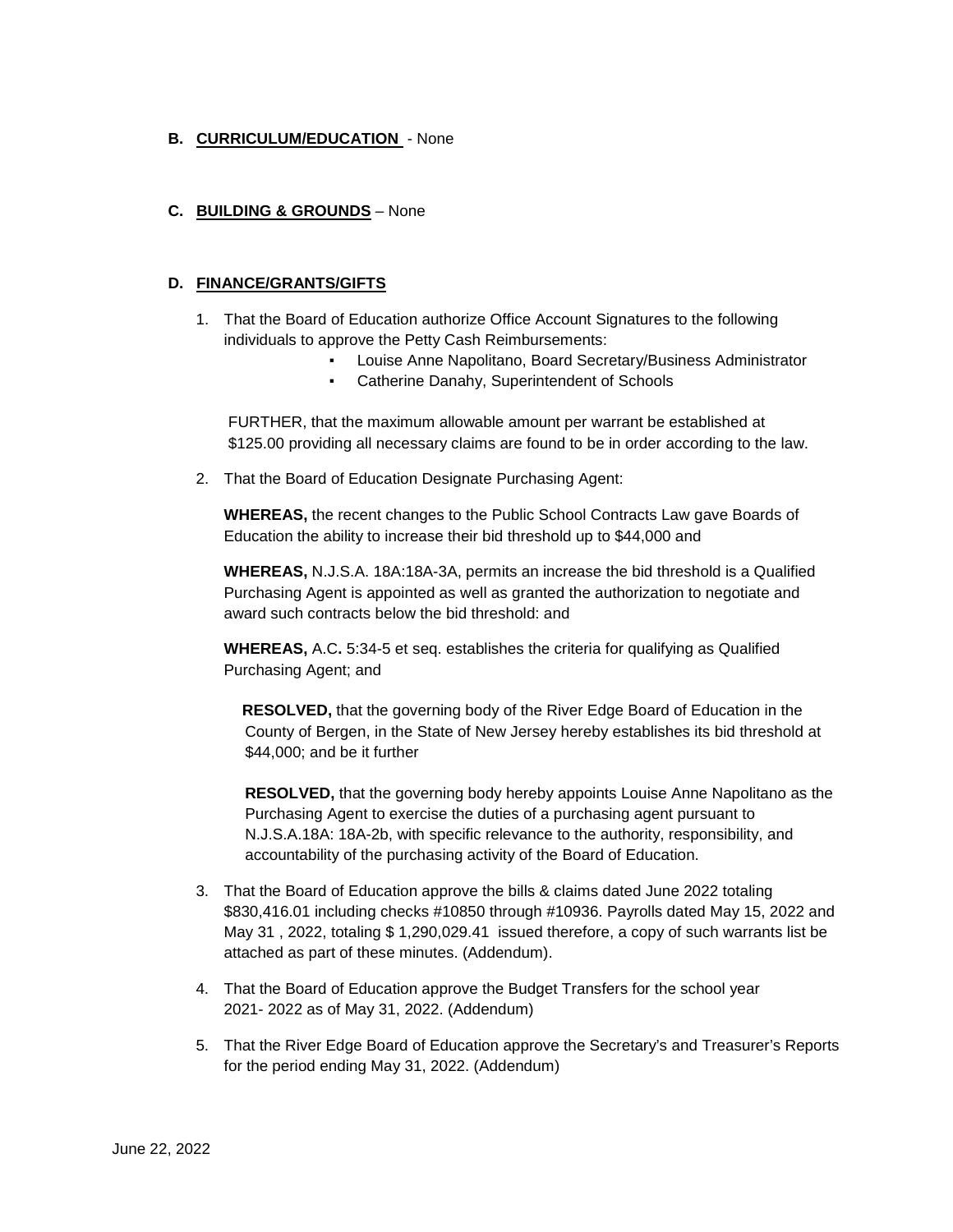Further, we certify that as of May 31, 2022 after review of the secretary's monthly financial report (appropriations section) and upon consultation with the appropriate district officials, to the best of our knowledge no major account or fund has been over expended in violation of N.J.A.C. 6A:23-2.11 and that sufficient funds are available to meet the district's financial obligation for the remainder of the fiscal year. (Addendum)

6. That the Board of Education approve the FY 2022-2023 tuition for out-of-district students attending River Edge Schools as follows:

| Kindergarten                 | \$11,837  |
|------------------------------|-----------|
| Grades 1-5                   | \$12,656  |
| Grade 6                      | \$12,144  |
| Multiple Disabled (10 month) | \$53,375  |
| Autistic (10 month)          | \$105,817 |

7. **WHEREAS**, NJAC 6A:23A-14.3 and 14.4 permit a Board of Education to establish and/or deposit into certain reserve accounts at year end, and

**WHEREAS**, the aforementioned statutes authorize procedures, under the authority of the Commissioner of Education, which permit a Board of Education to transfer anticipated excess current revenue or unexpended appropriations into reserve accounts during the month of June by Board resolution, and

**WHEREAS**, the River Edge Board of Education wishes to deposit anticipated current year surplus into their Capital Reserve account and Maintenance Reserve Account at year end, and

**WHEREAS**, the River Edge Board of Education has determined to designate surplus for the year end June 30, 2023 as follows:

- Maintain a Fund Balance not-to-exceed the state mandated 4% cap plus allowable adjustments
- Plus an additional \$500,000 to be appropriated in the 2023-2024 Budget
- The excess above these amounts is to be transferred to the Capital Reserve Account in an amount not to exceed the maximum allowable amount which is defined by the districts Long Range Facility Plan

**NOW THEREFORE BE IT RESOLVED** by the River Edge Board of Education that it hereby authorizes the district's School Business Administrator to make this transfer consistent with all applicable laws and regulations.

8.That the Board of Education approve all salaries paid for the Post Dismissal Instructional Academy for Cherry Hill students be charged to the Title I Grant for the 2022-2023 School Year (if available).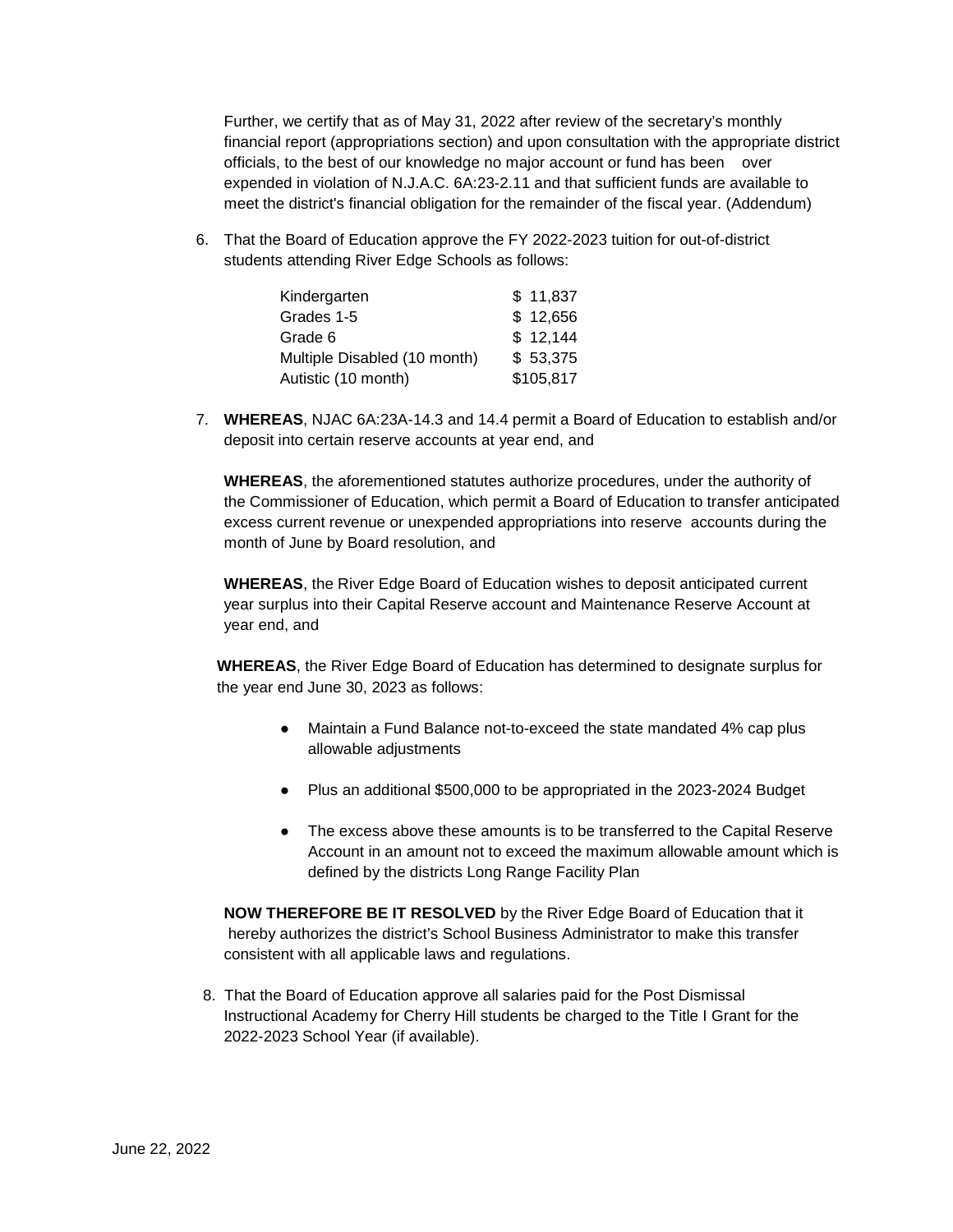- 9. That the Board of Education approve the OMNI Group as the third party Plan Administrator for the District's 403b and 457 retirement plans for the 2022-2023 school year.
- 10. That the Board of Education approve the following to solicit sales to district employees for 403b and 457 retirement plans for the 2022-2023 school year:

Aspire Financial Services AXA Equitable Life Insurance Company Security Benefit Union Central Life Insurance Company

11. That the Board of Education approve the acceptance and submission of the application for the SFY 2023 IDEA-B Grant as follows:

| <b>Basic IDEA Grant</b> | \$187.363 | Pre-School Idea Grant \$17,035 |                |
|-------------------------|-----------|--------------------------------|----------------|
| Basic Non-Public        | \$231,900 | Pre-School Non-Public \$2.555  |                |
| Total                   | \$419.263 |                                | Total \$19,590 |

- 12. That the Board of Education approve the proposed tax payment schedule for the 2022-2023 school year as per the attached. (Addendum)
- 13. That the Board of Education approve the Shared Service Agreement for Technology Support Services between the River Edge Board of Education and Bergen County Technical Schools Board of Education for the 2022-2023 school year for the period beginning on July 1, 2022 to June 30, 2023 for services that will consist of site technician services as well as technology support services to the River Edge School District. (Addendum)
- 14. That the River Edge Board of Education approve the agreement with Phoenix Advisors, LLC to conduct the Continuing Disclosure Survey and to provide disseminating services for the 2022-2023 school year, at a rate of \$1,100.
- 15. That the Board of Education accept two (2) checks in the amount of \$978.00 each from the Bergen County Utilities Authority ("BCUA") for the 2022 BCUA Environmental Awareness Challenge Grant for Cherry Hill School and Roosevelt School for school gardens at each respective school.

Motion by: **Example 20** Seconded by:

## **E. PERSONNEL**

1. BE IT RESOLVED that the River Edge Board of Education (hereinafter referred to as the "Board") appoints Louise Napolitano as the School Business Administrator/Board Secretary for the River Edge School District for the period beginning July 1, 2022 and ending on June 30, 2023.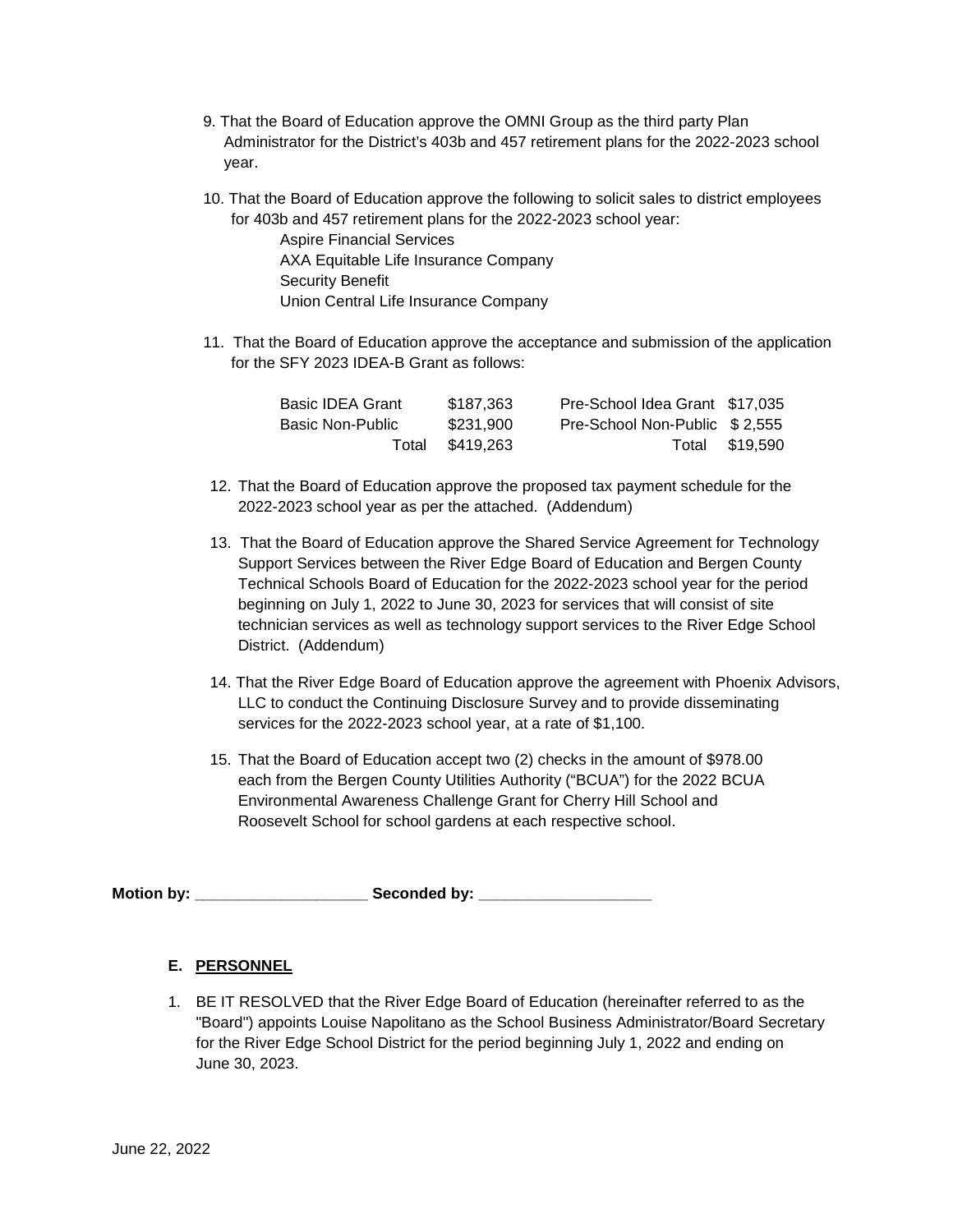BE IT FURTHER RESOLVED that this Employment Agreement has been submitted to and approved by the Executive County Superintendent, according to standards adopted by the Commissioner of Education, pursuant to N.J.S.A. 18A:7-8(j).

BE IT FURTHER RESOLVED that the Board approves the Employment Agreement with Louise Napolitano for the position of School Business Administrator/Board Secretary for the foregoing period of appointment, which Employment Agreement is attached to this Resolution and made a part hereof.

BE IT FURTHER RESOLVED that the Board hereby authorizes the Board President and the Superintendent to execute, on behalf of the Board, the Employment Agreement by and between the Board and Louise Napolitano. (Addendum)

- 2. That the Board of Education approve the summer hours beginning June 27, 2022 through August 26, 2022 for 12 month REEA employees. (Addendum)
- 3. That the Board of Education, with the recommendation of the Superintendent, approve the following part-time clerical aides, for a maximum of 25 hours per week from July 1, 2022 through June 30, 2023.

Joi Jonas Cynthia Sherlock

- 4. That the Board of Education designate Alrick Douglas as 504 Coordinator for Roosevelt School and Janel Blake as 504 Coordinator for Cherry Hill School for the 2022-2023 school year.
- 5. That the Board of Education designate Eric James as the District 504 Coordinator for the 2022-2023 school year.
- 6. That the Board of Education designate Eric James as the Homeless Student Liaison for the 2022-2023 school year.
- 7. That the Board of Education designate Eric James as the Affirmative Action Officer for the 2022-2023 school year.
- 8. That the Board of Education designate Christine Moran as the Affirmative Action Alternate Contact for the 2022-2023 school year.
- 9. That the Board of Education designate Alrick Douglas the HIB coordinator for Roosevelt School and Janel Blake as the HIB coordinator for Cherry Hill School for the 2022-2023 school year.
- 10. That the Board of Education designate Eric James as the District HIB coordinator for the 2022-2023 school year.
- 11. That the Board of Education designate Catherine Danahy as the School Safety Specialist for the 2022-2023 school year.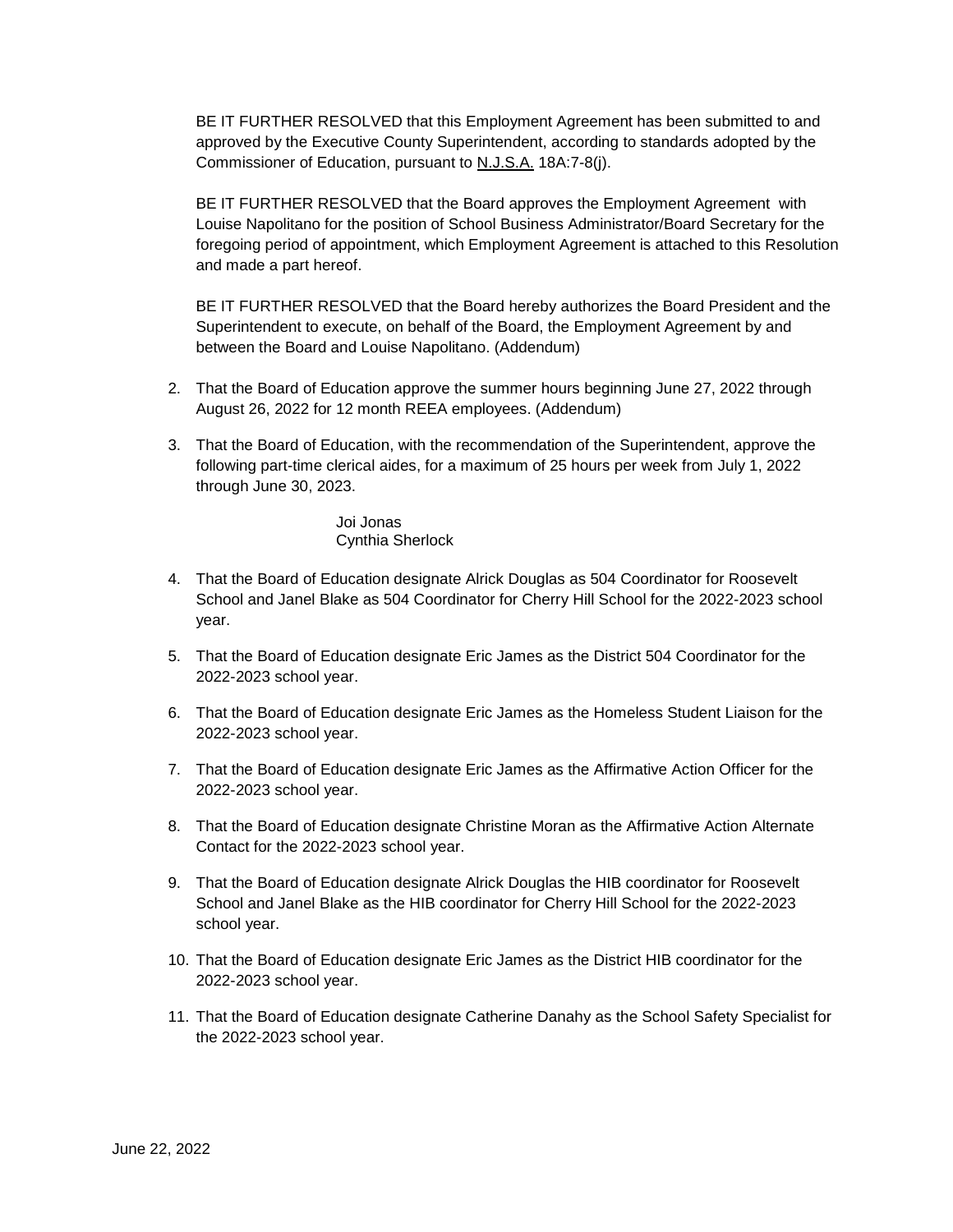- 12. That the Board of Education, with the recommendation of the Superintendent, approve staff for Summer Academy, beginning June 27, 2022 through July 22, 2022, as per the attached. (Addendum)
- 13. That the Board of Education, with the recommendation of the Superintendent, approve staff for Summer Curriculum work as per the attached list. (Addendum)
- 14. That the Board of Education approve the following staff members for stipend positions per the agreed upon amount in the REEA contract for the 2022-2023 school year.

| <b>Teacher</b>                                                                                                                                                                                                      | <b>Position</b>            |
|---------------------------------------------------------------------------------------------------------------------------------------------------------------------------------------------------------------------|----------------------------|
| Gina Duprey (RS)<br>Jason Funabashi (CHS)                                                                                                                                                                           | R.E.A.C.H. Editor          |
| Gina Duprey (RS)<br>Rebecca Delpriore (CHS)                                                                                                                                                                         | <b>Safety Patrol</b>       |
| Alrick Douglas (RS)<br>Joanne Haggerty (CHS)                                                                                                                                                                        | <b>Student Council</b>     |
| Gina Duprey (RS)<br>Katelyn Mills (RS)<br>Marisa Schussler (RS)<br>Jessica Mahtaban (CHS)<br>Gabrielle Sagala (CHS)<br>Ryan Schmid (CHS)                                                                            | <b>Morning Supervision</b> |
| <b>CHERRY HILL SCHOOL</b><br>Debbie Auriemma (K)<br>Alice Buttery (1st)<br>Noy Sapir (2nd)<br>Kristen Apreda (3rd)<br>Nancy Jencsik (4th)<br>Jamie Lazor (5th)<br>Jessica Mahtaban (6th)<br><b>ROOSEVELT SCHOOL</b> | <b>Grade Chairs</b>        |
| Colleen Poole (K)<br>Alexandra McNeil (1st)<br>Megan Lubin (2nd)<br>Marisa Schussler (3rd)<br>Christine O'Keefe (4th)<br>Ashley Adimando (5th)<br>Heather Rothschild (6th)                                          |                            |
| Kelly Wendrychowicz (CHS)<br>Abby Burns Paterson (RS)                                                                                                                                                               | <b>Teacher In Charge</b>   |
| Luis Cruz (CHS)<br>Brian Sarver (RS)                                                                                                                                                                                | <b>Lead Custodian</b>      |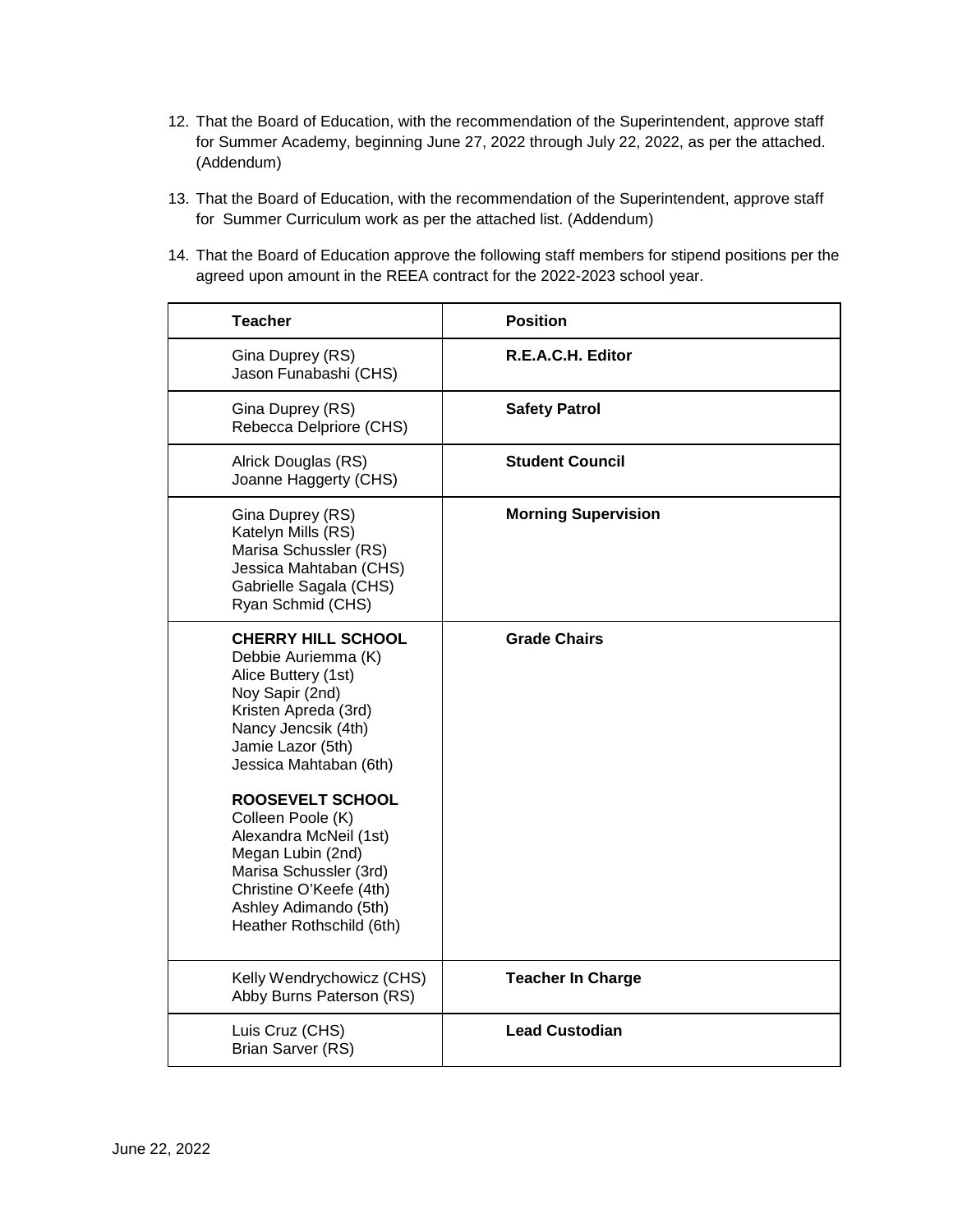15. That the Board of Education, with the recommendation of the Superintendent, approve Clare Hurst, School Psychologist/Mental Health Clinician beginning September1, 2022 through June 30, 2023, MA+30 Step 1. (Addendum)

Be it Further resolved that the Board of Education, with the recommendation of the Superintendent, approve Clare Hurst for summer hours beginning July 1, 2022 to August 31, 2022, for 2 hours per day not to exceed 19 days, for Child Study Team Meetings and Evaluations at the contractual rate.

16. That the Board of Education, with the recommendation of the Superintendent, re-approve Laura Rinaldi, Learning Disability Teacher Consultant beginning September 1, 2022 through June 30, 2023, MA+30, Step 16.

> Be it Further resolved that the Board of Education, with the recommendation of the Superintendent, approve Laura Rinaldi, for summer hours beginning July 1, 2022 to August 31, 2022, for 2 hours per day not to exceed 19 days, for Child Study Team Meetings and Evaluations at the contractual rate.

- 17. That the Board of Education, with the recommendation of the Superintendent, approve Nicole Colon as District Interventionist beginning September 1, 2022 through June 30, 2023.
- 18. That the Board of Education authorize the payment due the following employees for unused sick days as per the REEA contract.

Julie Fallon Tara Malkowski Diana Richards

19. That the Board of Education, with the recommendation of the Superintendent, approve the following staff to provide IEP mandated instruction from August 1, 2022 to August 31, 2022 to students whose names are on file in the Board Office at a rate of \$35.00 per hour,

| NAME                  | <b>HOURS</b> |
|-----------------------|--------------|
| Francisco Benitiz     | 40           |
| Sandy Blackwell       | 60           |
| Debbie Conners        | 20           |
| Thelexiopi Lekkas     | 25           |
| Steven Luca           | 60           |
| Jarae Satterfield     | 40           |
| <b>Courtney Sweet</b> | 10           |
| Deanna Wallace        | 50           |
| Laura Yphantides      | 40           |

20. That the Board of Education authorize the Superintendent to hire the following summer custodial helpers to commence on June 28, 2022 through August 6, 2022 for a maximum of 40 hours per week not to exceed 640 hours, pending final paperwork and Criminal History Review.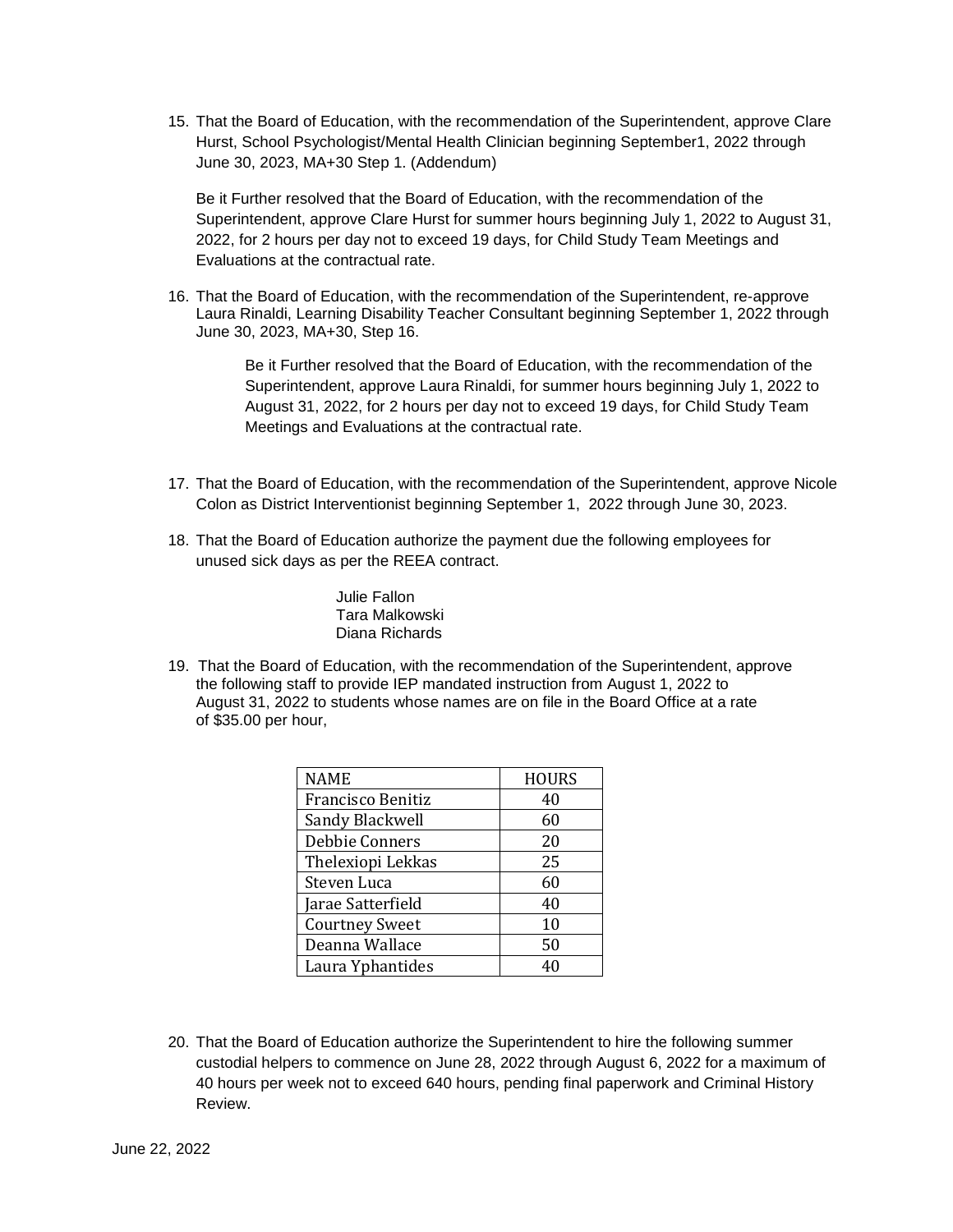| <b>Timothy Cheung</b> | \$13.00/hr. |
|-----------------------|-------------|
| Antonio DelRosso      | \$13.00/hr. |
| Daniel Lewis          | \$13.00/hr. |
| Daniel Rokjer         | \$13.00/hr. |

- 21. That the Board of Education, with the recommendation of the Superintendent, approve Dr. Evan Jaffe to transition with Rosemary Kuruc at his daily contractual rate from July 13, 2022 through July 29, 2022
- 22. That the Board of Education, with the recommendation of the Superintendent, approve the following workshops:

| Name/Title             | <b>Date</b>   | <b>Conference</b>                                                                                                         | <b>Cost to District</b> |
|------------------------|---------------|---------------------------------------------------------------------------------------------------------------------------|-------------------------|
| Kate Stehn,<br>Teacher | July 19, 2022 | Neuropsychological Evaluation: Diagnosis &<br>Treatment of Dyslexia & Related Learning<br>Disabilities Workshop (VIRTUAL) | \$75.00                 |
| Kate Stehn,<br>Teacher | July 26, 2022 | The Neuropsychology of Processing Speed<br>(VIRTUAL)                                                                      | \$60.00                 |

- 23. That the Board of Education, with the recommendation for the Superintendent, accept the resignation of Patricia Higgins, Lunch Aide/ABA Aide, effective June 13, 2022.
- 24. That the Board of Education, with the recommendation of the Superintendent, approve a shift change for Brian Sarver, Custodian, from day shift 2 (9:00 am – 5:30 pm) to day shift 1 (7:00 am – 3:30 pm) effective July 1, 2022.
- 25. That the Board of Education, with the recommendation of the Superintendent, approve the transfer of Kevin Monahan, Custodian, from Cherry Hill School, night\* shift (2:30 pm – 11:00 pm) to Roosevelt School, day shift 2 (9:00 am – 5:30 pm) effective July 1, 2022.

\*Salary differential in accordance with the agreement between the REEA and the REBOE.

- 26. That the Board of Education, with the recommendation of the Superintendent, approve Alison Stein to deliver Professional Development on incorporating inquiry-based learning skills and instructional practices into the Social Studies curriculum and ELA curriculum at a rate of \$125/hr. not to exceed \$2,000 (Addendum)
- 27. That the Board of Education accept the resignation of Nicolette Ferrigno, ABA Aide, effective June 30, 2022.
- 28. That the Board of Education accept the resignation of Thelexioopi Lekkas, ABA Aide, effective August 31, 2022.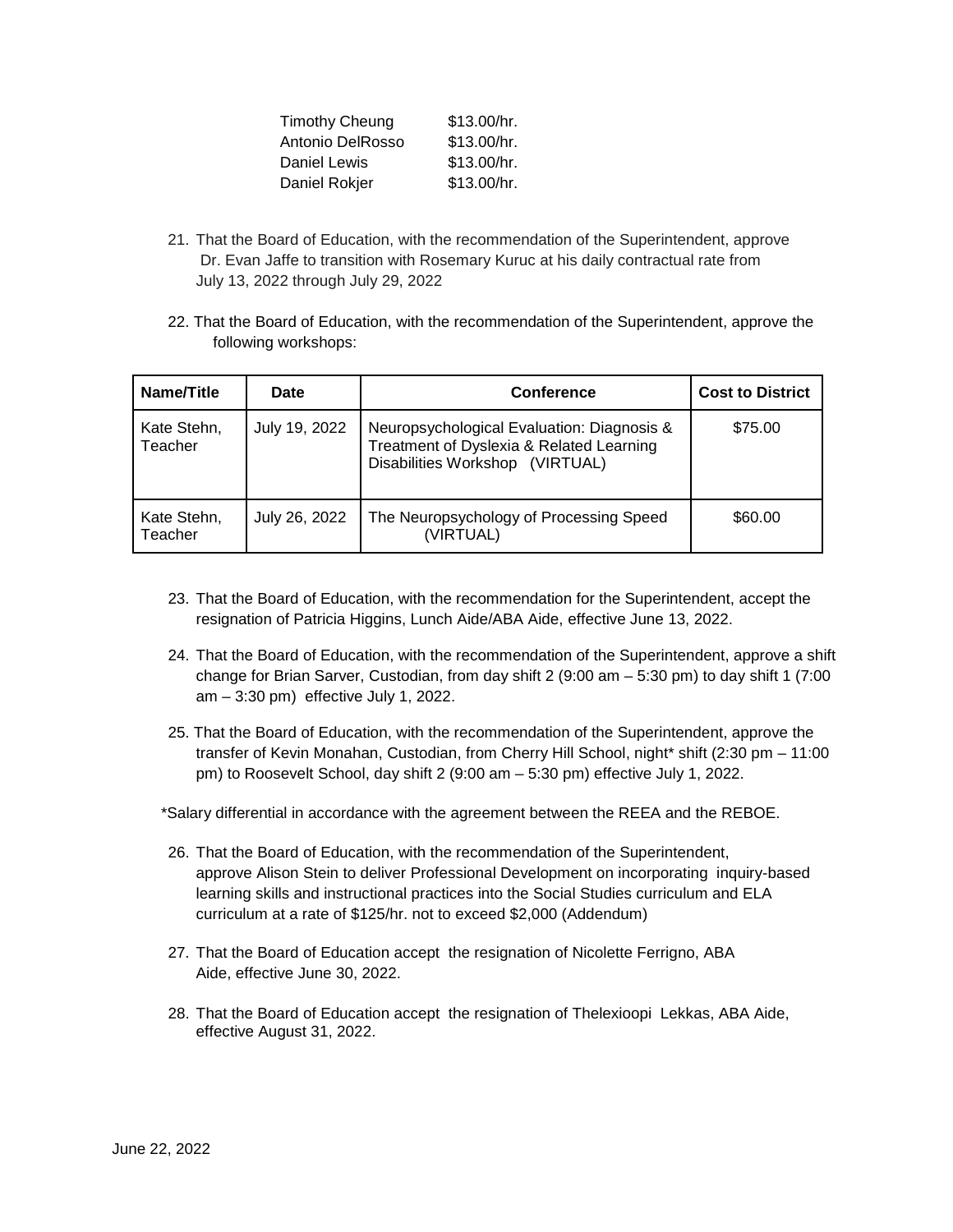29. That the Board of Education post-approve Steven Luca for Cycle IV (SEL) of the Post Dismissal Instructional Academy for the 2021-2022 school year.

**Motion by: \_\_\_\_\_\_\_\_\_\_\_\_\_\_\_\_\_\_\_\_ Seconded by: \_\_\_\_\_\_\_\_\_\_\_\_\_\_\_\_\_\_\_\_**

## **F. SPECIAL EDUCATION**

.

- 1. That the Board of Education approve Care Plus NJ, as a service provider effective July 1, 2022 through June 30, 2023, up to a maximum of \$69,000.
- 2**.** That the Board of Education approve a Tuition Contract with the Bergen County Special Services in Paramus, for a student whose name is on file in the Board Office. No transportation is needed. The tuition rate is as follows: \$5,550.00 and additional services of \$4,250.00 for the Extended Year Summer Program 2022.

## **G. REGION V ADMINISTRATION & TRANSPORTATION**

- 1. That the Board of Education approve the bills & claims dated June, 2022 totaling \$1,272,035.77 including checks #60905 through #61016.
- 2. WHEREAS, the River Edge Board of Education (the "Board") is the lead education agency ("LEA") for the Bergen County Region V Council for Special Education ("Region V"); and

WHEREAS, Region V provides shared services for its member districts, non-member districts such as evaluations, direct services, and consultation; and services to nonpublic schools as requested by member and non-member districts;

. WHEREAS, as the LEA, the Board must approve the consultant agreements of the providers that Region V utilizes to deliver shared services to its member districts, non-member districts and services to non-public schools as requested by member and non-member districts;

BE IT RESOLVED, that the Board, upon recommendation of the Superintendent, approves the consultant agreements of the following Region V Shared Services Consultants/Agencies to provide evaluations, direct services, and consultation, to public and non- public schools for member districts and non-member districts upon request for the 2022-2023 school year:

| <b>Provider and/or Company</b><br><b>Name</b> | <b>Discipline</b>             | Area of<br><b>Service</b> | <b>Hourly Rate/Rate Per Evaluation</b> |
|-----------------------------------------------|-------------------------------|---------------------------|----------------------------------------|
| Aprigliano, Lincy                             | Speech Language               | Evaluations               | \$350/evaluation, additional           |
|                                               | <b>Therapist Consultant</b>   | ONLY                      | hourly rate \$90/hr.                   |
| Berlin, Rebecca                               | <b>Occupational Therapist</b> | <b>Direct Services</b>    | Public \$75/hr.                        |
|                                               | Consultant                    | & Evaluations             | \$350/evaluation                       |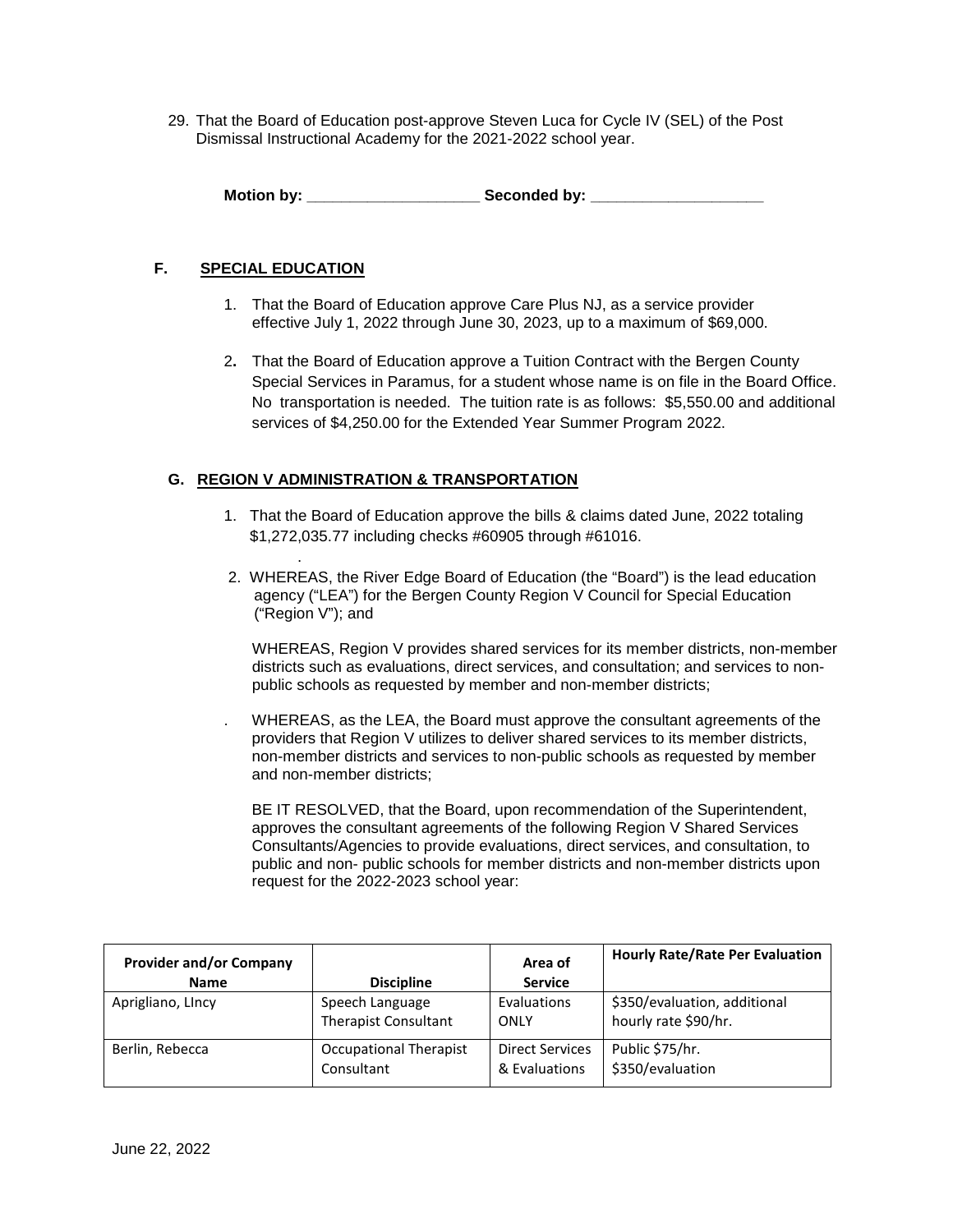| Cafaro, Joseph                                           | <b>School Psychologist</b><br>Consultant                                  | Evaluations<br><b>ONLY</b>                   | \$350/evaluation, additional<br>hourly rate \$90/hr.                                                          |
|----------------------------------------------------------|---------------------------------------------------------------------------|----------------------------------------------|---------------------------------------------------------------------------------------------------------------|
| Fessel, Pnina                                            | Speech Language<br>Therapy Consultant                                     | <b>Direct Services</b><br>& Evaluations      | Public \$75/hr,<br>\$350/Evaluation                                                                           |
| Finkelstein, Pessie<br>PF Speech Therapist, LLC          | Speech Language<br>Therapy Consultant                                     | <b>Direct</b><br>Services                    | Nonpublic \$82/hr                                                                                             |
| Fishbein, Leslie                                         | Learning Disabilities<br><b>Teacher Consultant</b>                        | Evaluations<br><b>ONLY</b>                   | \$350/evaluation, additional<br>hourly rate \$90/hr.                                                          |
| Forman, Alyssa<br>Ask G Therapy                          | Speech Language<br><b>Therapist Consultant</b>                            | <b>Direct Services</b>                       | Public \$75/hr,<br>Non-Public \$87/hr                                                                         |
| Gannon, Jeanne<br>JG Evaluations LLC                     | School Psychologist<br>Consultant                                         | <b>Direct Services</b><br>& Evaluations      | Public \$90/hr.<br>\$350/evaluation                                                                           |
| Gaynes, Andrea                                           | Speech Language<br><b>Therapist Consultant</b>                            | <b>Direct Services</b>                       | Public \$75/hr, Non-Public \$87/hr                                                                            |
| Gopin, Laurie<br>LRG7 Corp                               | <b>Occupational Therapist</b><br>Consultant                               | <b>Direct Services</b><br>& Evaluations      | Public \$75/hr, Non-Public<br>\$87/hr,<br>\$350/Evaluation, \$425/bilingual<br>evaluation                     |
| Gruber, Ellen                                            | Speech Language<br><b>Therapist Consultant</b>                            | Evaluations<br>Only                          | \$350/Evaluation, \$425 bilingual<br>evaluation, additional hourly<br>rate \$75/hr<br>PTA Supervision \$80/hr |
| Hegarty, Tate<br><b>Hegarty PT</b>                       | Physical Therapy<br>Consultant                                            | <b>Direct Services</b><br>& Evaluations      | Public \$75/hr,<br>Non-Public \$87/hr,<br>\$350/Evaluation                                                    |
| Heid, Nicole<br>Nicole P. Heid Consulting LLC            | Teacher Consultant;<br>Behavior Analyst - non<br><b>BCBA</b> - consultant | <b>Direct Services</b>                       | Public \$75/hr,<br>Non-Public \$87/hr, Home<br>Instruction \$65/hr                                            |
| Higgins, Christine<br>Talk Time Therapies, LLC           | Speech Language<br><b>Therapist Consultant</b>                            | <b>Direct Services</b><br>and<br>Evaluations | Public \$75/hr,<br>Non-Public \$87/hr,<br>\$350/Evaluation                                                    |
| Hill, Nicole<br>J & J Therapy LLC                        | <b>Physical Therapist</b><br>Consultant                                   | <b>Direct Services</b><br>& Evaluations      | Public \$75/hr,<br>Non-public \$87/hr,<br>\$350/Evaluation                                                    |
| Hollender, Debbie<br>Debbie Hollender, LLC               | Learning Disabilities<br><b>Teacher Consultant</b>                        | <b>Direct Services</b><br>& Evaluations      | Public \$75/hr,<br>Non-Public \$87/hr,<br>\$350/Evaluation                                                    |
| Horowitz, Stacy                                          | Speech Language                                                           | <b>Direct Services</b>                       | Public \$75/hr,                                                                                               |
| Stacy Horowitz, LLC                                      | Therapy Consultant                                                        | & Evaluations                                | \$350/Evaluation                                                                                              |
| Janitz, Stephanie<br>Power of Speech and<br>Language LLC | Speech Language<br>Therapy Consultant                                     | <b>Direct Services</b><br>& Evaluations      | Public \$75/hr,<br>\$350/Evaluation                                                                           |
| Javier, Stephanie                                        | Behavior Analyst - non<br><b>BCBA</b> - consultant                        | <b>Direct Services</b>                       | Public \$75/hr, Non-Public \$87/hr                                                                            |
| Johnston, Judith                                         | Learning Disabilities<br><b>Teacher Consultant</b>                        | Evaluations<br><b>ONLY</b>                   | \$350/evaluation, additional<br>hourly rate \$90/hr.                                                          |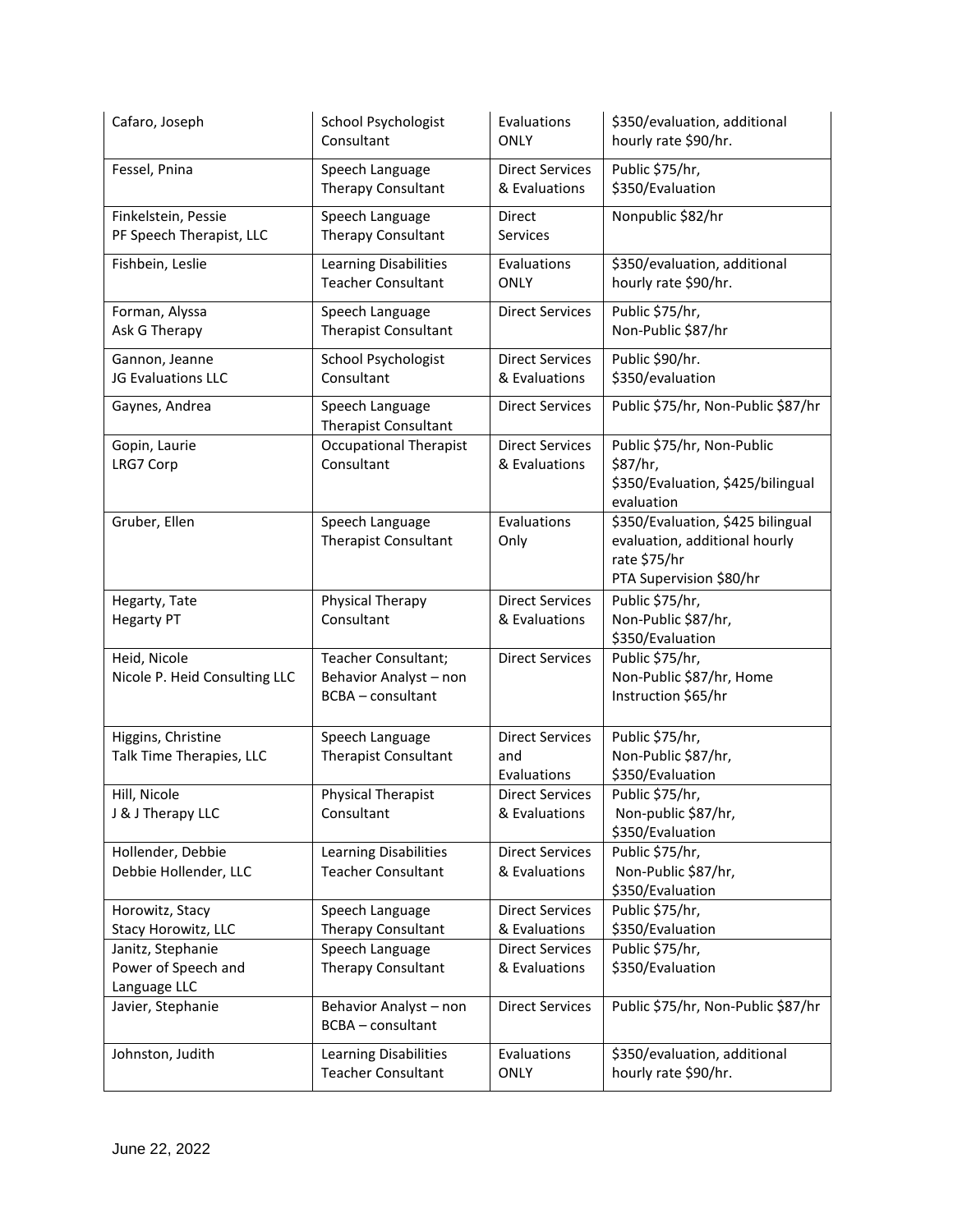| Landa, Jessica                                               | <b>Occupational Therapist</b>                             | <b>Direct Services</b>                  | Public \$75/hr, Non-Public \$87hr,                         |
|--------------------------------------------------------------|-----------------------------------------------------------|-----------------------------------------|------------------------------------------------------------|
| Jessica Landa OT Services, LLC                               | Consultant                                                | & Evaluations                           | \$350/Evaluation                                           |
| Lazar, Christina                                             | <b>School Psychologist</b>                                | Evaluations                             | \$350/Evaluation, additional                               |
|                                                              | Consultant                                                | <b>ONLY</b>                             | hourly rate \$90/hr.                                       |
| Lazarus, Jessica<br>Jessica Lazarus Inc.                     | <b>Occupational Therapist</b><br>Consultant               | <b>Direct Services</b><br>& Evaluations | Public \$75/hr,<br>Non-Public \$87/hr,<br>\$350/Evaluation |
| McBain, Kasey<br><b>McBain Consulting LLC</b>                | <b>Behavior Analyst</b><br>Consultant - BCBA              | <b>Direct Services</b>                  | Public \$80/hr.                                            |
| Markovich, Yaffa                                             | <b>Occupational Therapist</b><br>Consultant               | <b>Direct Services</b>                  | Public \$75/hr,<br>Non-Public \$87/hr                      |
| Matthys, Darcy                                               | Speech Language                                           | <b>Direct Services</b>                  | Public \$75/hr, \$350/Evaluation                           |
| DM Speech Inc.                                               | Therapist Consultant                                      | & Evaluations                           |                                                            |
| Mendez, Alexandra                                            | Teacher - Assistive                                       | Evaluations                             | \$950/AT Evaluation, additional                            |
| AT Solutions, LLC                                            | <b>Technology Consultant</b>                              | <b>ONLY</b>                             | hourly rate \$125-\$145/hr.                                |
| Menditto, Mary                                               | <b>School Social Worker</b><br>Consultant                 | Evaluations<br><b>ONLY</b>              | \$350/Evaluation                                           |
| Mulligan, Jaclyn                                             | Behavior Analyst - non                                    | <b>Direct Services</b>                  | Public \$75/hr,                                            |
| Wings Behaviorism, LLC                                       | <b>BCBA</b> - consultant                                  |                                         | Non-Public \$87/hr                                         |
| Oldakowska, Edyta                                            | School Psychologist                                       | Evaluations                             | \$350/Evaluation, additional                               |
| A Beautiful Mind LLC                                         | Consultant                                                | ONLY                                    | hourly rate \$90/hr.                                       |
| Oliff, Robin                                                 | Learning Disabilities                                     | Evaluations                             | \$350/Evaluation, additional                               |
|                                                              | <b>Teacher Consultant</b>                                 | <b>ONLY</b>                             | hourly rate \$90/hr.                                       |
| Petrozzino, Jane Dr.                                         | Learning Disabilities                                     | Evaluations                             | \$350/Evaluation, additional                               |
|                                                              | <b>Teacher Consultant</b>                                 | <b>ONLY</b>                             | hourly rate \$90/hr.                                       |
| Reyes, Norma                                                 | School Psychologist                                       | Evaluations                             | \$350/Evaluation, additional                               |
|                                                              | Consultant                                                | <b>ONLY</b>                             | hourly rate \$90/hr.                                       |
| Rich, Ronni<br>Let's Schmooze, LLC                           | Speech Language<br>Therapy Consultant                     | <b>Direct Services</b>                  | Public \$75/hr                                             |
| Rogoff, Deborah                                              | <b>Learning Disabilities</b><br><b>Teacher Consultant</b> | <b>Direct Services</b><br>& Evaluations | Public \$75/hr, \$350/Evaluation                           |
| Rosenbaum, Elana<br><b>EZ Therapy and Handwriting</b><br>LLC | <b>Occupational Therapist</b><br>Consultant               | <b>Direct Services</b><br>& Evaluations | Public \$75/hr,<br>Non-Public \$87/hr,<br>\$350/Evaluation |
| Savino, Angelique                                            | <b>ABA Home Programmer</b>                                | <b>Direct Services</b>                  | Home ABA \$75hr                                            |
| Let's Begin LLC                                              | & Parent Training                                         |                                         | Parent Training \$75/hr                                    |
| Schreiber, Meryl                                             | Speech Language                                           | <b>Direct Services</b>                  | Public \$75/hr,                                            |
| Tobana Professional Corp                                     | Therapist Consultant                                      | & Evaluations                           | \$350/Evaluation                                           |
| Schwartz, Allison<br>Solace OT, LLC                          | <b>Occupational Therapy</b><br>Consultant                 | Evaluations                             | \$350/Evaluation                                           |
| Schwinder, Idelle                                            | Learning Disabilities                                     | Evaluations                             | \$350/Evaluation, additional                               |
| Idelle Schwinder, LLC                                        | <b>Teacher Consultant</b>                                 | <b>ONLY</b>                             | hourly rate \$90/hr.                                       |
| Shelby, Kerry<br><b>Auditory Assistance</b>                  | Teacher of the Deaf<br>Consultant                         | <b>Direct Services</b>                  | \$90/hr.                                                   |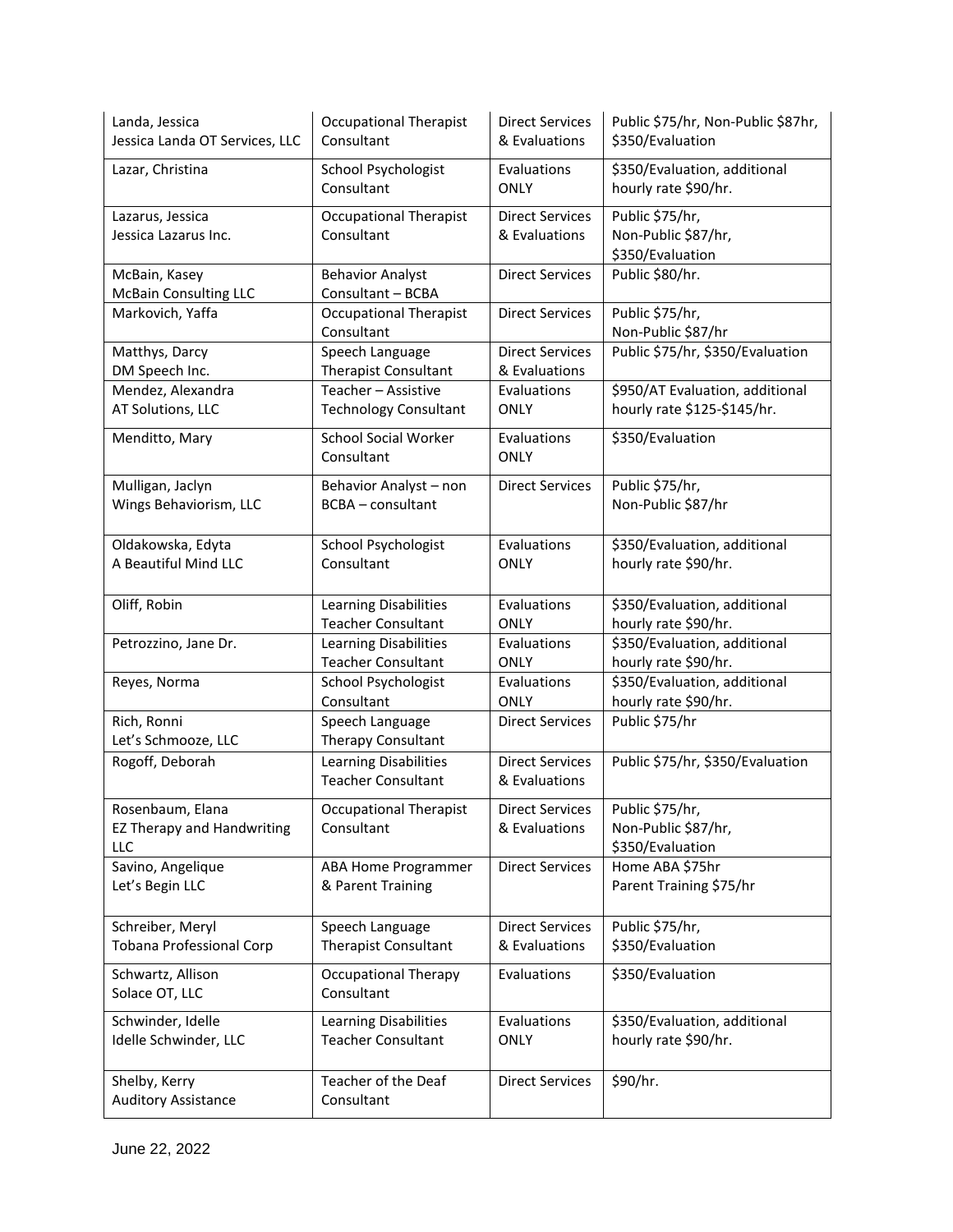| Siev, Elissa               | <b>Occupational Therapist</b> | <b>Direct Services</b> | Public \$75/hr,     |
|----------------------------|-------------------------------|------------------------|---------------------|
| Hand in Hand Pediatric OT  | Consultant                    | & Evaluations          | Non-Public \$87/hr, |
|                            |                               |                        | \$350/Evaluation    |
| Solano, Amy                | Physical Therapy              | Direct Services        | \$60/hr.            |
| Fit-n-Well, PT             | <b>Assistant Consultant</b>   |                        |                     |
| Spallone, Lauren           | Physical Therapy              | <b>Direct Services</b> | \$60/hr.            |
| LDS Therapy                | <b>Assistant Consultant</b>   |                        |                     |
| Sylvia, Laura              | Audiologist, Speech           | <b>Direct Services</b> | Audiology \$145/hr. |
| Bergen Hearing and Speech, | Language Therapist            |                        | Speech \$75/hr.     |
| Inc.                       | Consultant                    |                        |                     |
| Van Pelt, Eric             | <b>Physical Therapist</b>     | <b>Direct Services</b> | \$60/hr.            |
| <b>VP Performance</b>      | <b>Assistant Consultant</b>   |                        |                     |
| Winkler, Gisele            | <b>Physical Therapist</b>     | <b>Direct Services</b> | Public \$75/hr.,    |
| Walk This Way Physical     | Consultant                    |                        | Non-Public \$87/hr  |
| Therapy                    |                               |                        |                     |

# **River Edge Employees**

|                       |                             | Area of        | <b>Hourly Rate/Rate per</b>  |
|-----------------------|-----------------------------|----------------|------------------------------|
| <b>Provider Name</b>  | <b>Discipline</b>           | <b>Service</b> | <b>Evaluation</b>            |
| Blackwell, Alexandria | ABA Home                    | Direct         | Home ABA \$65/hr             |
|                       | Programmer & Parent         | Services       | Parent Training \$65/hr      |
|                       | Training                    |                |                              |
| Corrigan, Taryn       | Occupational                | Direct         | Public \$75/hr               |
|                       | <b>Therapist Consultant</b> | Services &     | \$350/evaluation             |
|                       |                             | Evaluation     | \$100/hr home case with      |
|                       |                             |                | prior approval from district |
| Elmera, Nicole        | <b>Behavior Analyst</b>     | Direct         | Public \$80/hr               |
|                       | Consultant-BCBA             | Services       |                              |
|                       |                             |                |                              |
| Miele, Susan          | Teacher                     | Direct         | Public \$75/hr               |
|                       |                             | Services       |                              |
|                       |                             |                |                              |
| Wallace, Deanna       | ABA Home                    | Direct         | Home ABA \$75/hr             |
|                       | Programmer & Parent         | Services       | Parent Training \$75/hr      |
|                       | Training                    |                |                              |

3. That the Board of Education, with the recommendation of the Superintendent, approve Pauline Sheridan, Region V Temporary Clerical Assistant, not to exceed 125 hours, starting on or about July 1, 2022 through June 30, 2023.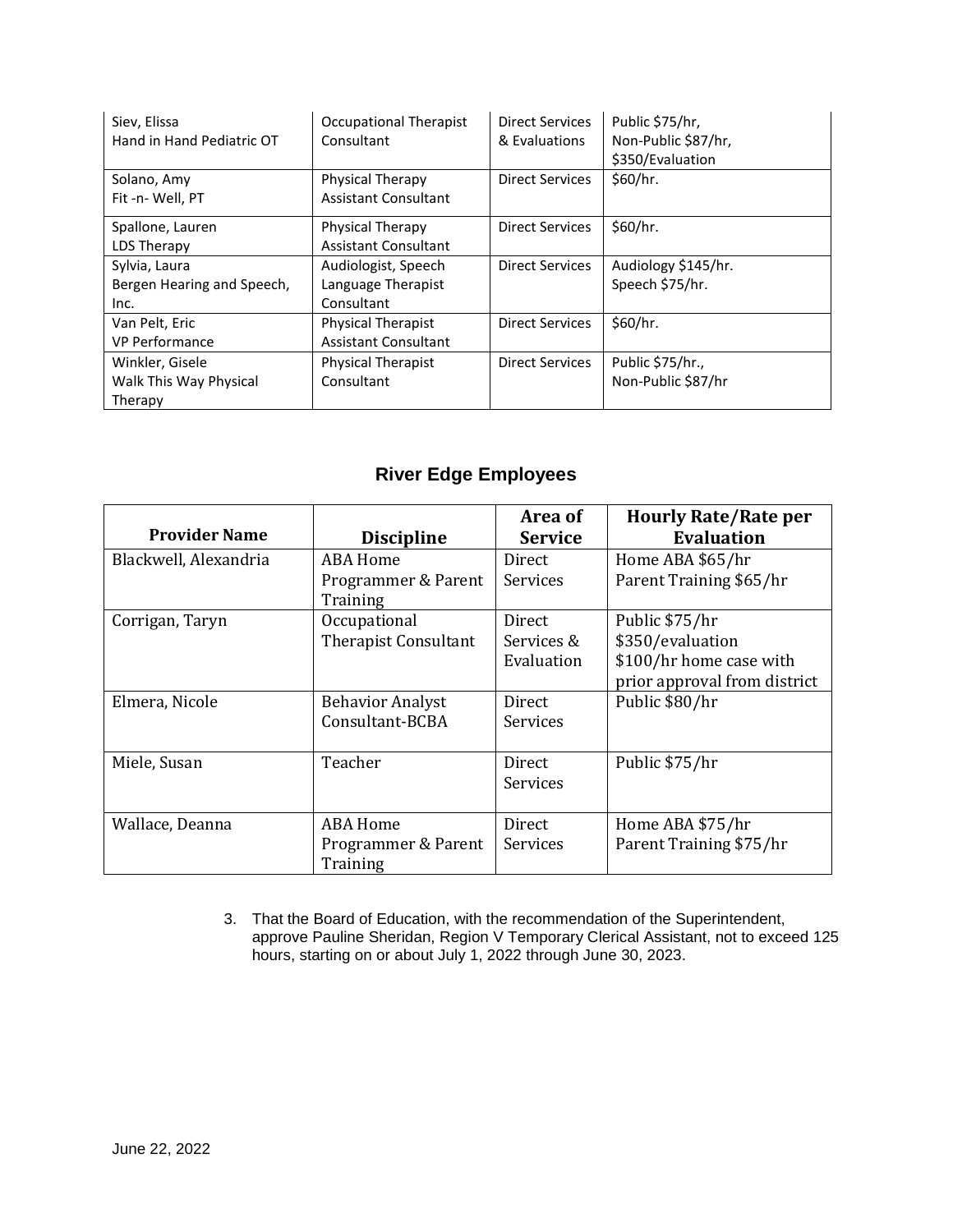4. BE IT RESOLVED, that the Board, upon recommendation of the Superintendent, award contracts to the following agencies to provide PT, PTA, OT, COTA, Speech Therapist, Behaviorist, School Psychologist, Learning Consultant, School Social Worker, Teacher (Gen Ed and Special Ed), Paraprofessional (1:1, ABA, Shared), RBT and Parent Trainer services/and or evaluations to public schools and non-public schools for member districts and non-member districts upon request for the 2022-23 school year:

|  | Agency Direct Service Hourly Rates and Evaluation Rates (Monolingual/Bilingual) |
|--|---------------------------------------------------------------------------------|
|--|---------------------------------------------------------------------------------|

| <b>Service</b>                            | <b>Delta T Group</b>            | <b>Kid Clan</b><br>Services, Inc. | Innovative<br>Therapy<br>Group, LLC | <b>The Stepping</b><br><b>Stones Group</b> | <b>Supreme</b><br><b>Consultants, LLC</b> |
|-------------------------------------------|---------------------------------|-----------------------------------|-------------------------------------|--------------------------------------------|-------------------------------------------|
| <b>PT</b>                                 | \$ 80/hr<br>\$400/\$475         | \$105/hr<br>\$295/\$350           | \$85/hr<br>\$400/\$600              | \$78/hr<br>\$295                           | N/A                                       |
| ОT                                        | \$ 80/hr<br>\$400/\$475         | \$95/hr<br>\$325/\$390            | \$85<br>\$400/\$600                 | \$76/hr<br>\$275                           | \$88/hr<br>\$600/\$750                    |
| <b>PTA</b>                                | \$65/hr                         | \$70/hr                           | \$65/hr<br>\$400/\$600              | \$62/hr                                    | N/A                                       |
| <b>COTA</b>                               | \$65/hr                         | \$70/hr                           | N/A                                 | \$62/hr                                    | N/A                                       |
| <b>SLP</b>                                | \$ 80/hr<br>\$400/\$475         | \$105/hr<br>\$350/\$450           | \$ 85/hr<br>\$400/\$600             | \$76/hr<br>\$375                           | \$ 90/hr<br>\$600/\$750                   |
| <b>Behaviorist</b>                        | $$80 - $110/hr$<br>\$570/\$620  | \$120/hr (BCBA)                   | \$100hr                             | \$105/hr<br>(BCBA)<br>\$850                | N/A                                       |
| <b>School Psychologist</b>                | \$70-\$92hr<br>\$400/\$475      | \$ 90/hr<br>\$350/\$450           | \$85/hr<br>\$400/\$600              | \$82/hr<br>\$700                           | \$ 60/hr<br>\$600/\$750                   |
| <b>LDTC</b>                               | \$70-\$92/hr<br>\$400/\$475     | \$ 90/hr<br>\$350/\$450           | \$85/hr                             | \$80/hr<br>\$525                           | \$65/hr<br>\$600/\$750                    |
| <b>School Social</b><br>Worker            | \$<br>50-\$92/hr<br>\$400/\$475 | \$90/hr<br>\$295/\$395            | \$85/hr                             | \$65/hr                                    | \$60/hr<br>\$600                          |
| <b>Teacher</b><br>(Gen Ed,<br>Classroom)  | \$40-\$92/hr                    | N/A                               | \$60/hr                             | N/A                                        | N/A                                       |
| <b>Teacher (Special Ed,</b><br>Classroom) | \$52-\$92/hr                    | N/A                               | \$70/hr                             | \$70                                       | N/A                                       |
| <b>Teacher</b><br>(Gen Ed, Home<br>Instr) | \$45-\$65/hr                    | N/A                               | N/A                                 | N/A                                        | \$47/hr                                   |
| <b>Teacher</b><br>(Spec Ed Home<br>Instr) | \$50-\$65/hr                    | N/A                               | N/A                                 | \$75/hr                                    | \$45/hr                                   |
| Para 1:1                                  | \$28/hr                         | N/A                               | \$32/hr                             | \$36/hr                                    | \$30/hr                                   |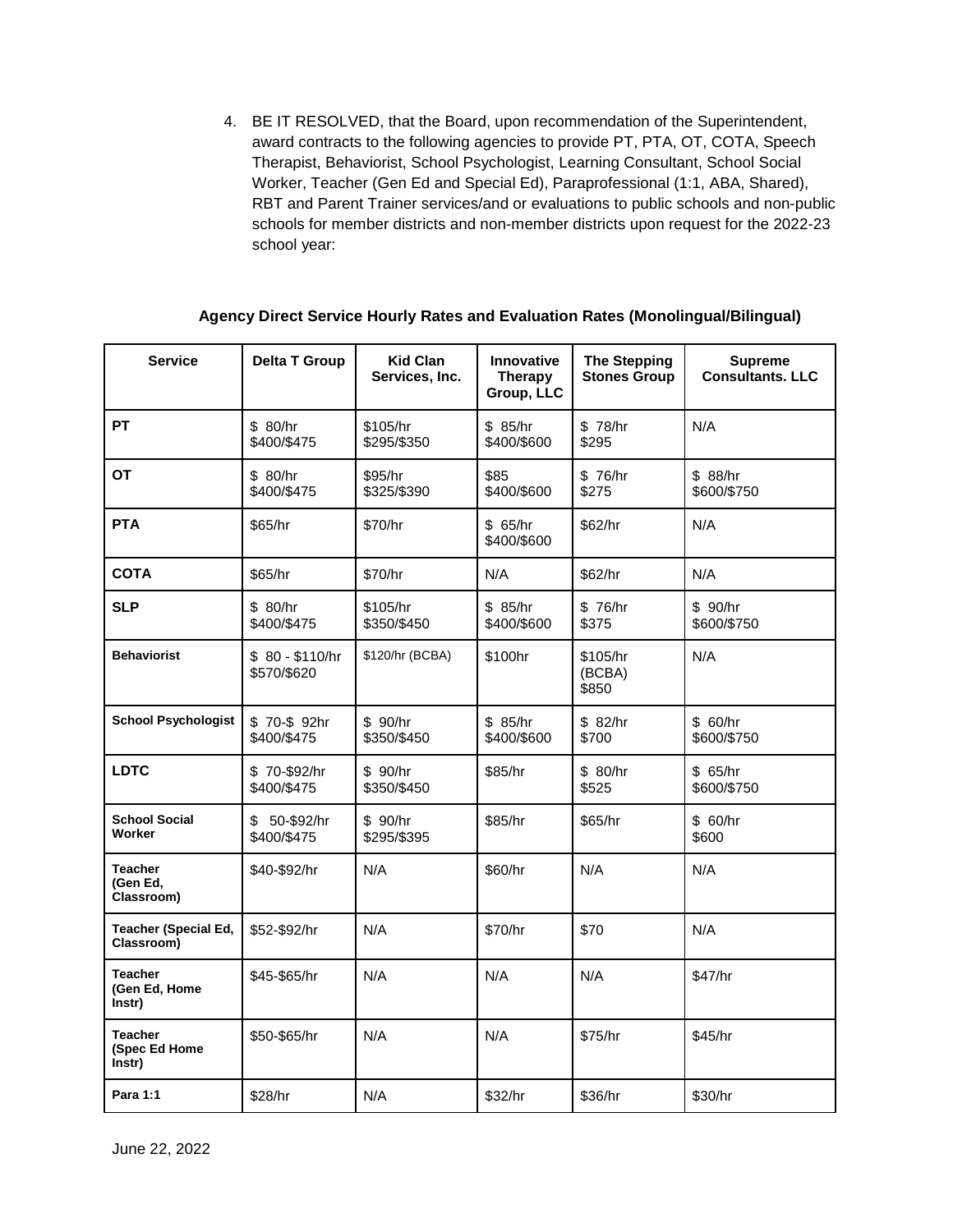| <b>Para Shared</b>              | \$28/hr      | N/A                                       | \$32/hr | \$36/hr | N/A                |
|---------------------------------|--------------|-------------------------------------------|---------|---------|--------------------|
| Para ABA (School)               | \$30/hr      | \$65/hr                                   | \$35/hr | \$60/hr | N/A                |
| Para ABA (Home)                 | \$30/hr      | \$65/hr                                   | N/A     | N/A     | N/A                |
| <b>RBT (School)</b>             | \$35/hr      | \$65/hr                                   | \$42/hr | \$50/hr | N/A                |
| <b>RBT</b> (Home)               | \$35/hr      | \$65/hr                                   | N/A     | N/A     | N/A                |
| <b>Parent Trainer</b>           | \$42-\$75/hr | \$65/hr (Non<br>BCBA), \$120/hr<br>(BCBA) | N/A     | N/A     | N/A                |
| Interpreting<br><b>Services</b> | N/A          | N/A                                       | N/A     | N/A     | \$52/hr, 2 hr min. |

5. BE IT RESOLVED, that the Board, upon recommendation of the Superintendent, the following agencies be awarded contracts to provide Nursing services to public and non-public schools for member districts upon request for the 2022-23 school year:

| <b>Service</b>           | Aveanna<br><b>Healthcare</b>                                                        | <b>Bayada</b><br>Home<br><b>Health</b><br>Care, Inc.                                 | <b>Carefinders</b><br><b>Total Care</b>                                              | Homecare<br><b>Therapies</b><br>LLC/dba<br>Horizon<br><b>Healthcar</b><br>e Staffing | Eastern<br><b>Nursing</b><br>Services I,<br>Inc., dba<br><b>Priority</b><br><b>Nursing</b> | <b>Preferred</b><br>Home<br><b>Health</b><br>Care &<br><b>Nursing</b><br>Services,<br>Inc.    | <b>White Glove</b><br><b>Community</b><br>Care                                   |
|--------------------------|-------------------------------------------------------------------------------------|--------------------------------------------------------------------------------------|--------------------------------------------------------------------------------------|--------------------------------------------------------------------------------------|--------------------------------------------------------------------------------------------|-----------------------------------------------------------------------------------------------|----------------------------------------------------------------------------------|
| 1:1                      | Cert School<br>Nurse \$60/hr<br>RN \$55/hr<br><b>LPN \$45/hr</b><br>CHHA/CNA<br>N/A | Cert School<br>Nurse: N/A<br>RN \$60/hr<br><b>LPN \$50/hr</b><br>CHHA/CNA<br>N/A     | Cert. School<br>Nurse \$61/hr<br>RN \$61/hr<br>LPN \$49/hr<br>CHHA/CNA<br>\$25/hr    | Cert School<br>Nurse: N/A<br>RN \$64/hr<br><b>LPN \$54/hr</b><br>CHHA/CNA<br>\$32/hr | Cert School<br>Nurse: N/A<br>RN \$80/hr<br><b>LPN \$50/hr</b><br>CHHA/CNA<br>\$27/hr       | Cert School<br><b>Nurse</b><br>\$62/hr<br>RN \$62/hr<br>LPN \$55/hr<br>CHHA/CNA<br>N/A        | Cert School<br>Nurse: N/A<br>RN \$85/hr<br>LPN \$60/hr<br>CHHA/CNA<br>N/A        |
| 1:1 Medically<br>Fragile | Cert School<br>Nurse \$60<br>RN \$55<br><b>LPN \$45</b><br>CHHA/CNA<br>N/A          | Cert School<br>Nurse: N/A<br>\$60/hr<br>RN.<br><b>LPN \$50/hr</b><br>CHHA/CNA<br>N/A | Cert School<br>Nurse \$61/hr<br>RN \$61/hr<br><b>LPN \$49</b><br>CHHA/CNA<br>\$25/hr | Cert School<br>Nurse: N/A<br>\$70/hr<br><b>RN</b><br>LPN: \$56/hr<br>CHHA/CNA<br>N/A | Cert School<br>Nurse: N/A<br>RN \$80/hr<br><b>LPN \$50/hr</b><br>CHHA/CNA<br>\$27/hr       | Cert School<br><b>Nurse</b><br>\$62/hr<br>RN \$62/hr<br><b>LPN \$55/hr</b><br>CHHA/CNA<br>N/A | Cert School<br>Nurse: N/A<br>RN \$85/hr<br><b>LPN \$60/hr</b><br>CHHA/CNA<br>N/A |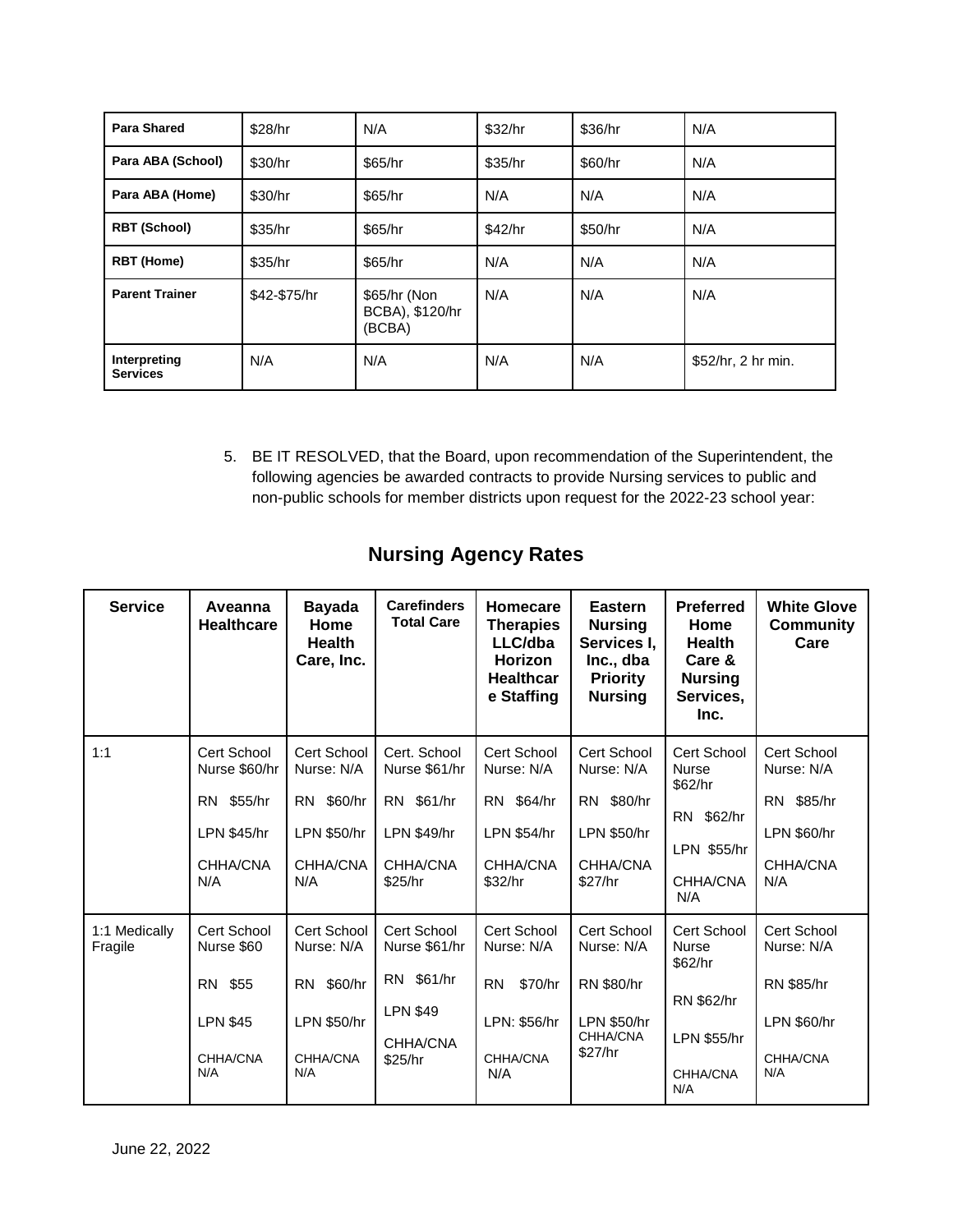| <b>School Nurse</b> | Cert School<br>Nurse \$60/hr                                                                                   | Cert School<br>Nurse: N/A                                                        | Cert School<br>Nurse \$61/hr | Cert School<br><b>Nurse</b><br>\$70/hr                                                                                     | Cert School<br>Nurse: N/A                                                     | Cert School<br><b>Nurse</b><br>\$62/hr                                                 | Cert School<br>Nurse \$95/hr                                                            |
|---------------------|----------------------------------------------------------------------------------------------------------------|----------------------------------------------------------------------------------|------------------------------|----------------------------------------------------------------------------------------------------------------------------|-------------------------------------------------------------------------------|----------------------------------------------------------------------------------------|-----------------------------------------------------------------------------------------|
|                     | <b>RN \$55/hr</b><br>LPN \$45/hr                                                                               | RN \$60/hr<br>LPN \$50/hr                                                        | RN \$61/hr<br>LPN \$49/hr    | RN \$60/hr<br>LPN N/A                                                                                                      | RN \$80/hr<br>LPN N/A                                                         | \$62/hr<br><b>RN</b><br>LPN \$55/hr                                                    | RN \$85/hr<br>LPN \$60/hr                                                               |
| Transportation      | Cert School<br>Nurse, RN<br>and LPN<br>\$150 flat fee<br>up to 2 hrs,<br>then hourly<br>rate<br>CHHA/CNA<br>NA | <b>Cert School</b><br>Nurse: N/A<br>RN \$60/hr<br>LPN \$50/hr<br>CHHA/CNA<br>N/A | N/A                          | Cert School<br><b>Nurse</b><br>\$80/hr*<br>RN \$80/hr*<br>LPN \$80/hr*<br>CHHA/CNA<br>\$80/hr*<br>*2 hour min.<br>each way | Cert School<br>Nurse: N/A<br>RN \$80/hr<br>LPN \$50/hr<br>CHHA/CNA<br>\$27/hr | Cert School<br><b>Nurse</b><br>\$62/hr<br>RN \$62/hr<br>LPN \$55/hr<br>CHHA/CNA<br>N/A | Cert School<br>Nurse: N/A<br><b>RN \$95/hr</b><br><b>LPN \$75/hr</b><br>CHHA/CNA<br>N/A |
| Non Public          | RN \$55/hr                                                                                                     | RN \$60/hr                                                                       | <b>RN \$61/hr</b>            | <b>RN \$60/hr</b>                                                                                                          | RN \$80/hr                                                                    | RN \$62/hr                                                                             | <b>RN \$95/hr</b>                                                                       |

6. That the Board of Education post approve the following Quote Contracts for the 2021-2022 school year.

|       |                   |          | Per Diem    |
|-------|-------------------|----------|-------------|
|       |                   |          | Aide (if    |
| Route | Transporter       | Per Diem | applicable) |
|       |                   |          |             |
|       |                   |          |             |
| 2054  | Kids Choice, Inc. | \$350.00 | \$75.00     |

7. That the Board of Education approve the following Bid Contracts for the 2022-2023 school year.

|       |                |              | Increase /  |              | Increase / |
|-------|----------------|--------------|-------------|--------------|------------|
|       |                |              |             | Decrease     | Decrease   |
|       |                |              | Per Diem    | Adjustment   | Adjustment |
|       |                |              | Aide (if    | cost per     | cost per   |
| Route | Transporter    | Per Diem     | applicable) | Vehicle      | Mile       |
| S001  | M&M Group Inc. | 300.00<br>S. | 60.00       | 300.00<br>\$ | 1.99       |
| 3040  | Joshua Tours   | 485.00<br>Ś. | Ś.<br>79.00 | \$<br>485.00 | 3.00       |
| 3041  | Kids Choice    | 295.00       | 75.00       | 280.00       | 4.00       |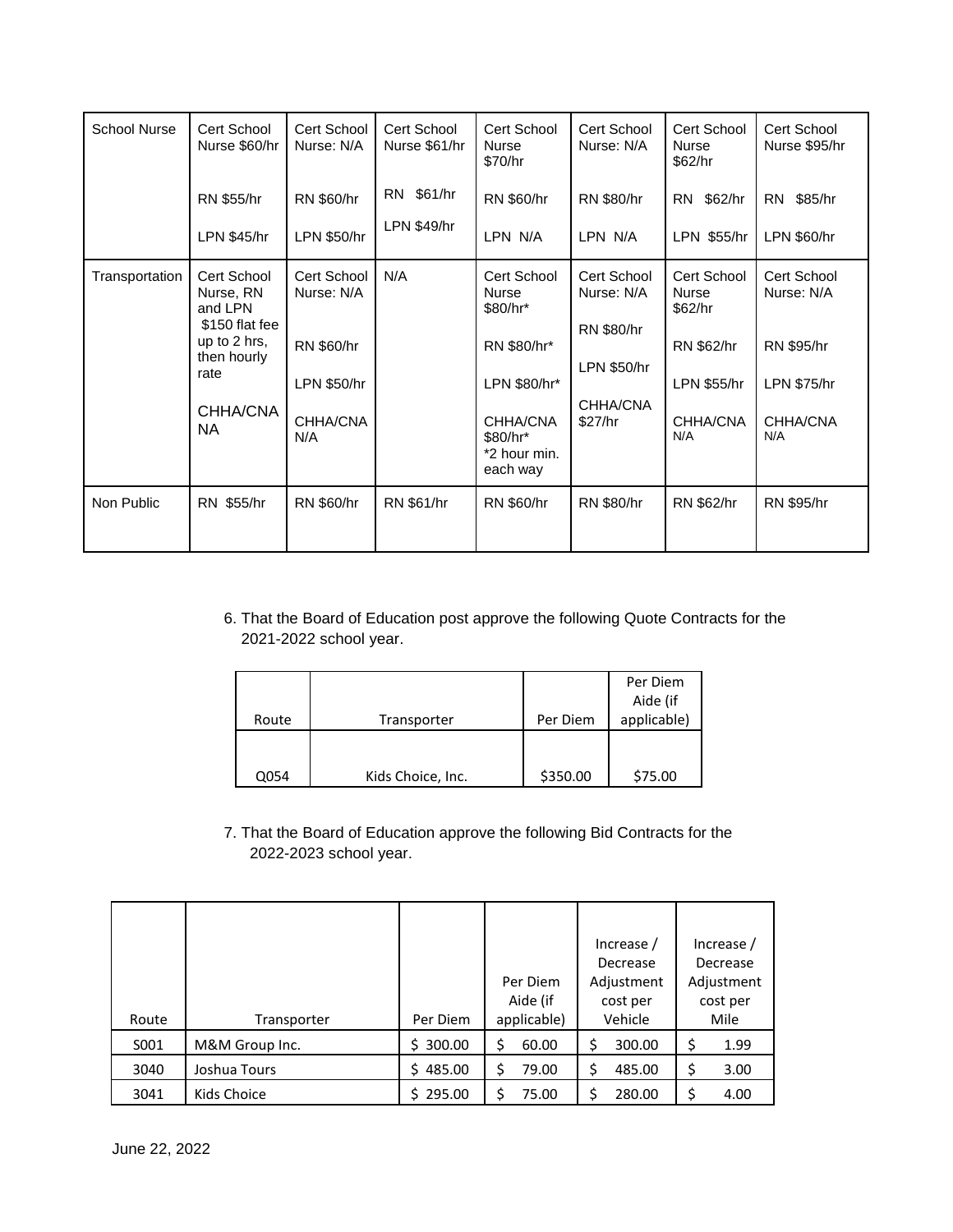| 3042 | Joshua Tours                       | \$420.00     | \$<br>79.00  | \$<br>420.00 | \$<br>3.00 |
|------|------------------------------------|--------------|--------------|--------------|------------|
| 3043 | M&M Group Inc.                     | Ś<br>300.00  | \$<br>55.00  | \$<br>300.00 | \$<br>1.99 |
| 3044 | Joshua Tours                       | \$475.00     | \$<br>79.00  | \$<br>475.00 | \$<br>3.00 |
| 3045 | Joshua Tours                       | \$475.00     | \$<br>79.00  | \$<br>475.00 | \$<br>3.00 |
| 3046 | Joshua Tours                       | \$<br>375.00 | \$<br>79.00  | \$<br>375.00 | \$<br>3.00 |
| 3047 | M&M Group Inc.                     | \$<br>500.00 | \$<br>75.00  | \$<br>500.00 | \$<br>1.99 |
| 3049 | Joshua Tours                       | \$<br>450.00 | \$<br>79.00  | \$<br>450.00 | \$<br>3.00 |
| 3050 | Joshua Tours                       | \$<br>450.00 | \$<br>79.00  | \$<br>450.00 | \$<br>3.00 |
| 3051 | M&M Group Inc.                     | \$<br>500.00 | \$<br>95.00  | \$<br>500.00 | \$<br>1.99 |
| 3052 | <b>Morgan Educational Services</b> | 399.00<br>\$ | \$<br>89.00  | \$<br>399.00 | \$<br>2.00 |
| 3053 | <b>J&amp;W Financial</b>           | \$<br>298.00 | \$<br>75.00  | \$<br>297.00 | \$<br>0.01 |
| 3054 | Valley Transportation              | \$<br>465.00 | \$<br>50.00  | \$<br>465.00 | \$<br>5.00 |
| 3056 | <b>Morgan Educational Services</b> | \$<br>399.00 | \$<br>89.00  | \$<br>399.00 | \$<br>2.00 |
| 3057 | Joshua Tours                       | \$<br>550.00 | \$<br>79.00  | \$<br>550.00 | \$<br>3.00 |
| 3058 | Valley Transportation              | \$600.00     | \$<br>100.00 | \$<br>600.00 | \$<br>5.00 |
| 3059 | Valley Transportation              | 600.00<br>\$ | \$<br>100.00 | \$<br>600.00 | \$<br>5.00 |
| 3060 | Valley Transportation              | \$<br>600.00 | \$<br>100.00 | \$<br>600.00 | \$<br>5.00 |
| 3062 | All Points Transportation          | \$<br>405.00 | \$<br>38.00  | \$<br>405.00 | \$<br>2.99 |
| 3063 | Valley Transportation              | \$<br>250.00 | \$<br>50.00  | \$<br>250.00 | \$<br>5.00 |
| 3064 | M&M Group Inc.                     | \$<br>300.00 | \$<br>60.00  | \$<br>300.00 | \$<br>1.99 |
| 3065 | Joshua Tours                       | \$<br>550.00 | \$<br>79.00  | \$<br>550.00 | \$<br>3.00 |
| 3066 | All Points Transportation          | \$<br>330.00 | \$<br>40.00  | \$<br>330.00 | \$<br>2.99 |
| 3067 | Valley Transportation              | \$<br>400.00 | \$<br>100.00 | \$<br>400.00 | \$<br>5.00 |
| 3068 | Valley Transportation              | \$<br>400.00 | \$<br>100.00 | \$<br>400.00 | \$<br>5.00 |
| 3069 | Joshua Tours                       | \$370.00     | \$<br>79.00  | \$<br>370.00 | \$<br>3.00 |
| 3070 | Kids Choice                        | \$<br>395.00 | \$<br>75.00  | \$<br>380.00 | \$<br>4.00 |
| 3071 | Joshua Tours                       | 520.00<br>\$ | \$<br>79.00  | \$<br>520.00 | \$<br>3.00 |
| S002 | Sun School Transportation          | \$289.00     | \$<br>60.00  | \$<br>288.00 | \$<br>1.99 |
| S003 | Jersey Kids Transportation         | \$<br>449.00 | \$<br>49.96  | \$<br>440.00 | \$<br>0.96 |
| S004 | <b>Prestige Express</b>            | \$288.00     | \$<br>50.00  | \$<br>278.00 | \$<br>1.50 |
| 3072 | Jersey Kids Transportation         | \$380.00     | \$<br>49.96  | \$<br>380.00 | \$<br>0.96 |
| 3073 | Joshua Tours                       | \$<br>375.00 | \$<br>79.00  | \$<br>375.00 | \$<br>5.00 |
| 3074 | <b>York Transportation</b>         | \$448.00     | \$<br>50.00  | \$<br>440.00 | \$<br>1.99 |
| 3075 | <b>Morgan Educational Services</b> | \$375.00     | \$<br>89.00  | \$<br>375.00 | \$<br>2.00 |
| 3076 | <b>Horizon Transportation</b>      | \$239.00     | \$<br>50.00  | \$<br>239.00 | \$<br>2.00 |
| 3077 | <b>Prestige Express</b>            | 300.00<br>\$ | \$<br>74.00  | \$<br>299.00 | \$<br>1.50 |
| 3078 | We Care Transportation             | \$414.00     | \$<br>75.00  | \$<br>413.00 | \$<br>1.99 |
| 3079 | <b>Horizon Transportation</b>      | 389.00<br>\$ | \$<br>50.00  | \$<br>389.00 | \$<br>2.00 |
| 3080 | <b>Morgan Educational Services</b> | \$375.00     | \$<br>89.00  | \$<br>375.00 | \$<br>2.00 |
| 3082 | We Care Transportation             | \$414.00     | \$<br>75.00  | \$<br>413.00 | \$<br>1.99 |